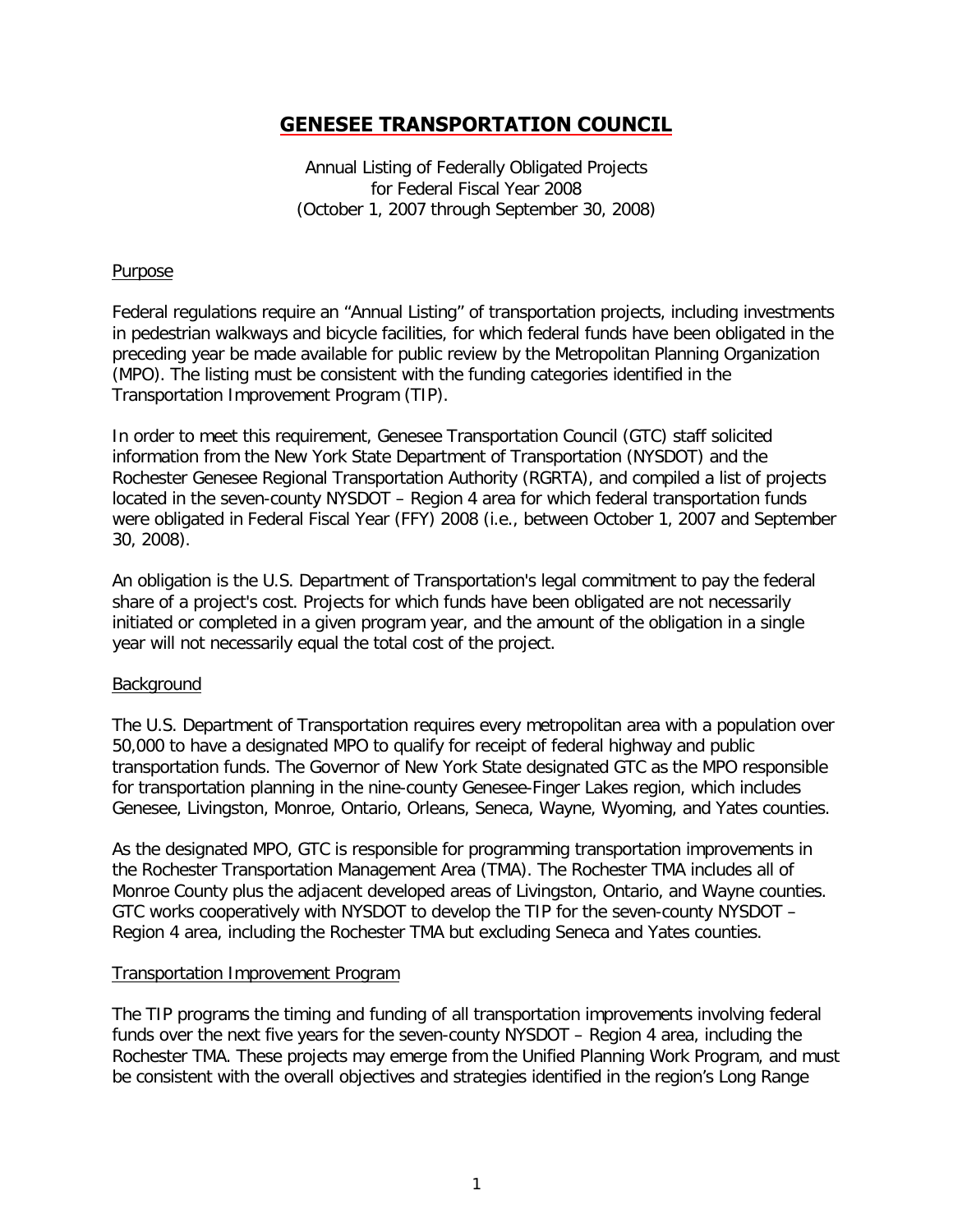Transportation Plan. The TIP can be viewed online at http://www.gtcmpo.org under "Documents".

To guide the TIP development process, GTC established a TIP Development Committee (TDC) comprised of representatives from the TMA counties (Livingston, Monroe, Ontario, and Wayne), the City of Rochester, Rochester Genesee Regional Transportation Authority (RGRTA), and NYSDOT. This Committee also meets regularly to assist GTC and NYSDOT in maintaining the TIP between updates, including review of substantive changes in projects that may require amending the adopted TIP. The Genesee/Finger Lakes Regional Planning Council serves as an advisory member to the TDC.

The key steps in the TIP development process are:

- Solicit project proposals
- Evaluate and rank proposals
- Develop preliminary program
- Conduct public review
- Develop final program
- Adoption by GTC Board

### Public Involvement

The GTC Public Participation Plan establishes specific requirements for public involvement in the development of the TIP. A draft is published for a minimum 30-day public review and is made available in public locations throughout the region, including the county planning offices, central repository libraries, and offices of other public agencies affiliated with GTC. This public review document is also made available through the GTC website.

During the public review period, GTC sponsors at least three public meetings at locations across the Rochester TMA (i.e., City of Rochester, west side suburb, and east side suburb) that include a presentation on the TIP and identification of proposed projects. The purpose of these meetings is to receive verbal and written comments on the public review document. Written public comments can also be submitted via fax, email, and regular mail throughout the public review period.

GTC staff provides a synopsis of verbal comments, copies of written comments, and a summary of comments by common project focus to the TDC and the GTC Planning Committee for consideration. If the Planning Committee deems any changes made in response to the public comments to be significant, it must approve a revised public review document that is available for a subsequent 10-day public review period. This public review document includes an explanation of what was changed from the initial public review document. Written public comments may be submitted via fax, email, and regular mail throughout the 10-day public review period.

After the 10-day public review period concludes, the GTC Planning Committee considers any additional public comment and recommends a final draft TIP for GTC Board consideration. The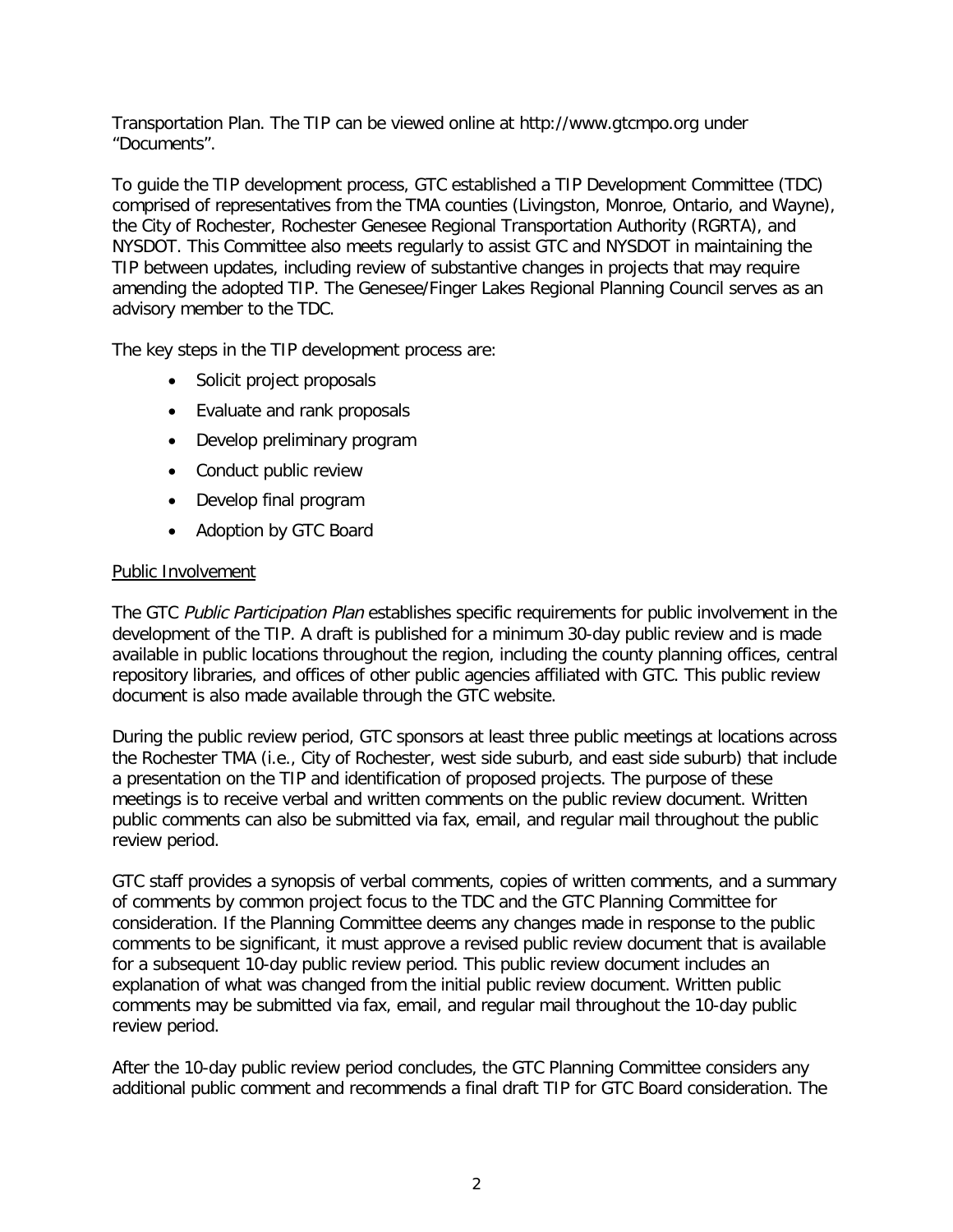GTC Board considers any public comments and adopts the TIP. All GTC Planning Committee and GTC Board meetings are open to the public.

This Annual Listing furthers the GTC commitment to public involvement by providing information regarding the implementation of projects that are programmed in the TIP.

## Annual Listing

The list of obligated projects is organized and presented in a manner consistent with the Transportation Improvement Program (TIP). For each project, the list includes:

- The identifier (TIP  $#$ ) that GTC uses to track projects;
- the Project Identification Number (PIN) that NYSDOT uses to track projects;
- the project name and description;
- the project sponsor;
- the project phases and amounts of federal funds that were programmed by phase;
- the amounts of federal funds that were obligated by phase prior to FFY 2008; and
- the amounts of federal funds that were obligated by phase in FFY 2008.

The TIP identifies project costs and schedule by phase. These phases are:

- Scoping: This phase includes meetings with project developers and designers, local government representatives, and other involved parties. Decisions are made regarding specific elements that will be included in the project and the range of design alternatives that will be investigated.
- Preliminary Engineering: This phase includes basic engineering work on each alternative, traffic studies, environmental analyses, and other work specific to the project. Public outreach in accordance with state and federal requirements is used to gain community input on the project. A preferred alternative is selected to advance the project.
- Detailed Design: This phase includes detailed engineering work on the preferred alternative. This phase results in the plans and specifications that the construction contractor will work from.
- Right-of-Way Incidentals: This phase includes preparation work required prior to right-of-way acquisition.
- Right-of-Way Acquisition: This phase includes the acquisition of right-of-way (property) necessary to complete the project. Acquisition can be achieved through the purchase of property or an easement.
- Construction: This phase includes all work necessary to build the project.
- Construction Inspection: This phase includes ongoing inspection to ensure construction is performed properly and conforms to specifications.
- Other: This phase is usually associated with public transportation projects. It usually involves the purchase and acquisition of vehicles and associated preventive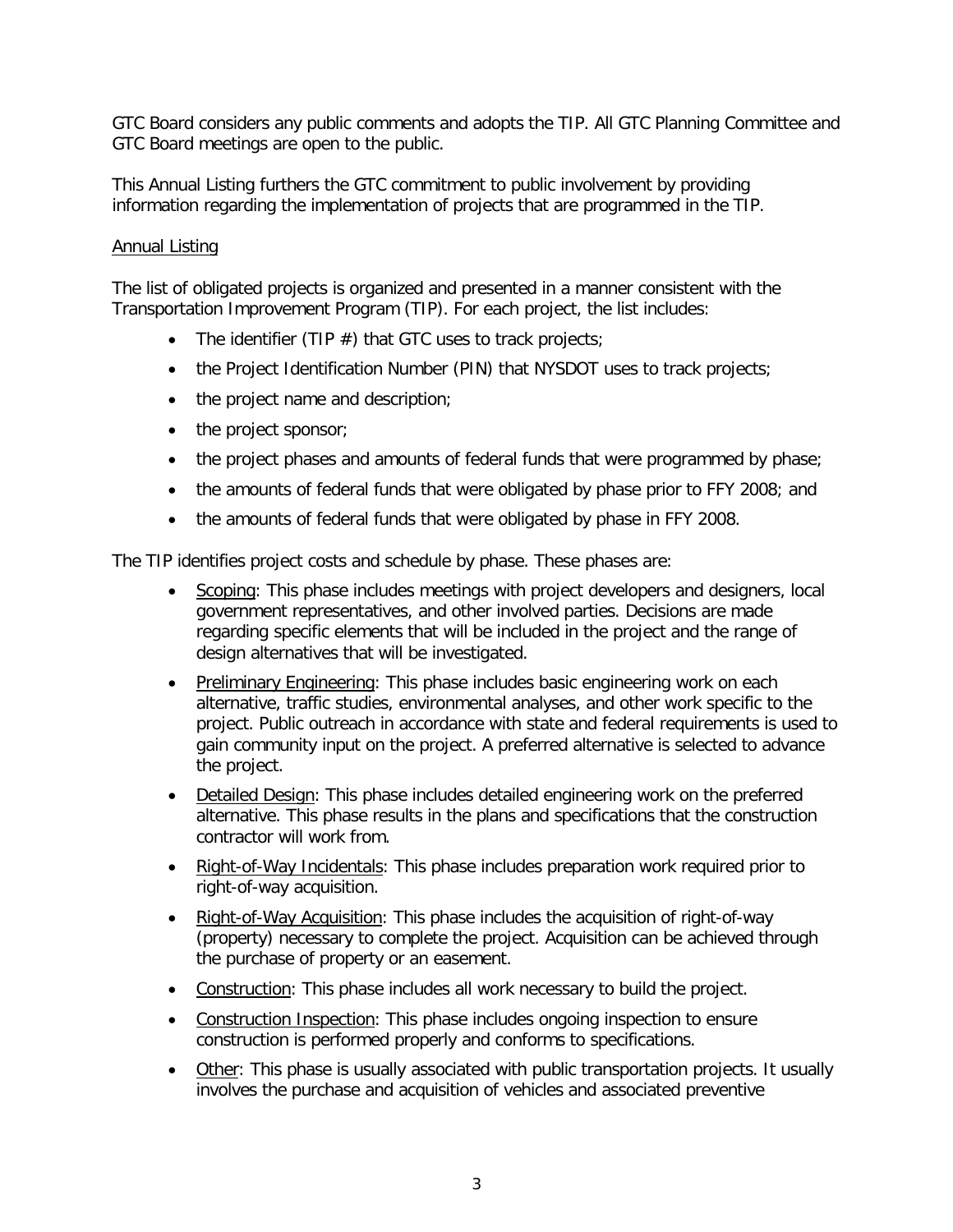maintenance, though in some cases, such as for station, parking, and maintenance/storage facilities, the construction of fixed or permanent facilities is undertaken.

This phase also includes funding for agency staff and/or contractors to perform work that supports the transportation system (e.g., bridge inspection, traffic center operations, etc.).

The attached table lists all projects from the 2007-2012 TIP in the seven-county NYSDOT – Region 4 area for which federal transportation funds were obligated in FFY 2008 and the corresponding phases of the project. A map presenting the above mentioned projects located within the Rochester TMA is provided.

This report is prepared by Genesee Transportation Council staff. For more information, please contact:

> Genesee Transportation Council 50 West Main Street, Suite 8112 Rochester, NY 14614

> > Phone: (585) 232-6240 Fax: (585) 262-3106 Email: tip@gtcmpo.org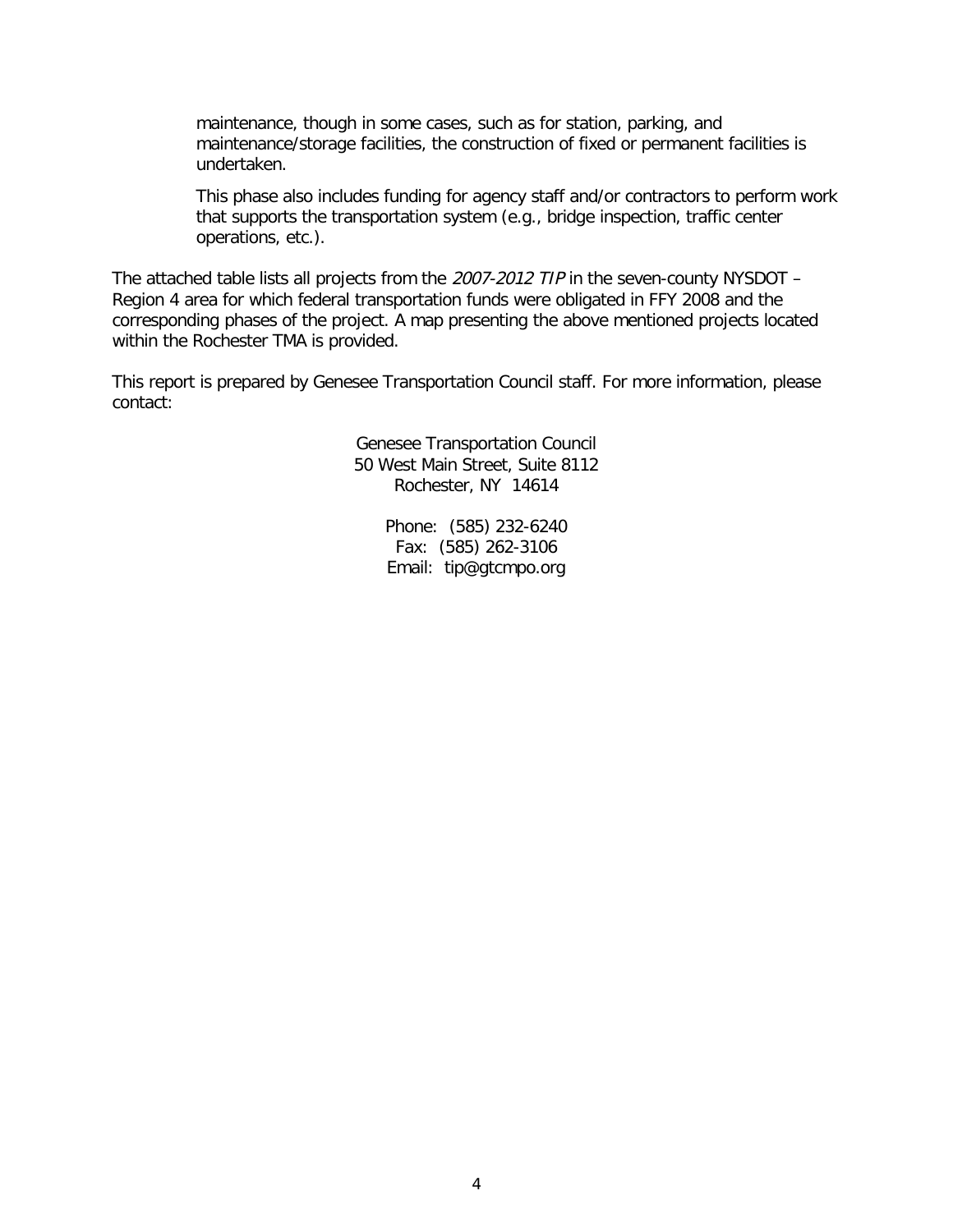|                         |         |                                                                                                                                                                                                                            |               |                                                |                         | Federal Funds           | Federal Funds           |                |                   |
|-------------------------|---------|----------------------------------------------------------------------------------------------------------------------------------------------------------------------------------------------------------------------------|---------------|------------------------------------------------|-------------------------|-------------------------|-------------------------|----------------|-------------------|
| Project Identifiers     |         | Project Name:                                                                                                                                                                                                              | Project       | Phases Obligated in                            | Federal Funds           | <b>Obligated Prior</b>  | Obligated in            |                | Map Federal Funds |
| TIP#                    | PIN     | Description                                                                                                                                                                                                                | Sponsor       | <b>FFY 2008</b>                                | Programmed              | to FFY 2008             | FFY 2008                | ID             | Remaining         |
|                         |         | Projects principally located in Monroe County                                                                                                                                                                              |               |                                                |                         |                         |                         |                |                   |
| <b>Highway Projects</b> |         |                                                                                                                                                                                                                            |               |                                                |                         |                         |                         |                |                   |
| H01-08-MN1              | 4015.02 | Route 15A (Jarley Rd. - Crittenden Rd.)<br>Rehabilitation/Reconstruction:<br>Reconstruct NYS Route 15A from Jarley Rd. to<br>Crittenden Rd. in the Towns of Brighton and<br>Henrietta                                      | <b>NYSDOT</b> | <b>Detailed Design</b>                         | \$192,000               | \$804,000               | \$95,000 1              |                | \$0               |
| H99-02-MN1              | 4031.30 | Route 31 Intersections - Perinton:                                                                                                                                                                                         | <b>NYSDOT</b> | <b>Detailed Design</b>                         | \$119,200               | \$544,000               | \$29,000                | 2              | \$0               |
|                         |         | Reconstruct intersections on Route 31 (Palmyra Rd.) in<br>the Town of Perinton                                                                                                                                             |               | Construction                                   | \$5,960,800             | \$7,791,000             | \$1,764,000             |                | \$0               |
| H05-25-R41              | 4031.72 | Rt. 31 Rehabilitation/Preventive Maintenance, Palmyra<br>to Perinton:<br>Make pavement repairs and overlay asphalt on NYS<br>Route 31 from the Palmyra Village line to Aldrich Rd. in<br>the Towns of Macedon and Perinton | <b>NYSDOT</b> | Construction<br><b>Construction Inspection</b> | \$1,520,000<br>\$72,000 | \$1,386,000<br>\$70,000 | (\$137,000)<br>\$80,000 | 3              | \$271,000<br>\$0  |
| H07-03-MN1              | 4033.02 | Rt. 33 (Buffalo Rd) and Howard Rd (Rt. 940L)                                                                                                                                                                               | <b>NYSDOT</b> | Scoping/PE                                     | \$445,600               | \$0                     | \$452,000               | 4              | \$0               |
|                         |         | Improvements:                                                                                                                                                                                                              |               | <b>Detailed Design</b>                         | \$315,000               | \$0                     | \$302,000               |                | \$13,000          |
|                         |         | Rehabilitate NYS Route 33 (Buffalo Rd.) from I-490 to<br>Howard Rd. and Howard Rd. from NYS Route 33<br>(Buffalo Rd.) to NYS Route 33A (Chili Ave.) in the<br>Town of Gates                                                |               | <b>ROW Incidentals</b>                         | \$92,800                | \$0                     | \$95,000                |                | \$0               |
| H96-04-MN1              | 4046.11 | Route 252 (Jefferson Road) - Stage 2:                                                                                                                                                                                      | <b>NYSDOT</b> | <b>Detailed Design</b>                         | \$735,200               | \$1,980,000             | \$1,100,000             | 5              | \$0               |
|                         |         | Rehabilitate NYS Route 252 (Jefferson Rd.) from NYS<br>Route 15 to Ridgeland Rd. in the Town of<br>Henrietta                                                                                                               |               | <b>ROW Acquisition</b>                         | \$6,437,000             | \$0                     | \$6,357,000             |                | \$80,000          |
| H01-09-MN1              | 4065.06 | Route 65 (Clover Street)                                                                                                                                                                                                   | <b>NYSDOT</b> | Construction                                   | \$4,062,600             | \$0                     | \$4,617,000             | 6              | \$0               |
|                         |         | Reconstruct NYS Route 65 (Clover St.) between NYS<br>Route 252 (Jefferson Rd.) and French Rd. in the Town<br>of Pittsford                                                                                                  |               | <b>Construction Inspection</b>                 | \$405,900               | \$0                     | \$462,000               |                | \$0               |
| H93-35-MN1              | 4067.01 | Lake Avenue:<br>Rehabilitate Lake Ave. from Route 31 (Lyell Ave.) to<br>Route 104 (Ridge Rd.)                                                                                                                              | <b>NYSDOT</b> | Construction                                   | \$7,860,000             | \$10,593,000            | \$430,000               | $\overline{7}$ | \$0               |
| H99-05-MN1              | 4104.09 | Route 104 - Greece:                                                                                                                                                                                                        | <b>NYSDOT</b> | <b>ROW Acquisition</b>                         | \$5,880,000             | \$10,542,000            | \$706,000               | 8              | \$0               |
|                         |         | Reconstruct and widen Route 104 (W. Ridge Rd.) from<br>N. Greece Rd. to Route 390 in the Town of<br>Greece                                                                                                                 |               | Construction                                   | \$23,227,200            | \$29,149,000            | \$416,000               |                | \$0               |
| H01-11-MN1              | 4153.03 | Route 153 (Washington Road):                                                                                                                                                                                               | <b>NYSDOT</b> | <b>Detailed Design</b>                         | \$130,400               | \$582,000               | (\$3,000)               | 9              | \$0               |
|                         |         | Reconstruct Rt 153 (Washington Rd) from Rt 96 to Rt<br>940U (W. Commercial St) in the Town and Village of<br>Pittsford                                                                                                     |               | <b>ROW Acquisition</b>                         | \$62,000                | \$268,000               | (\$233,000)             |                | \$27,000          |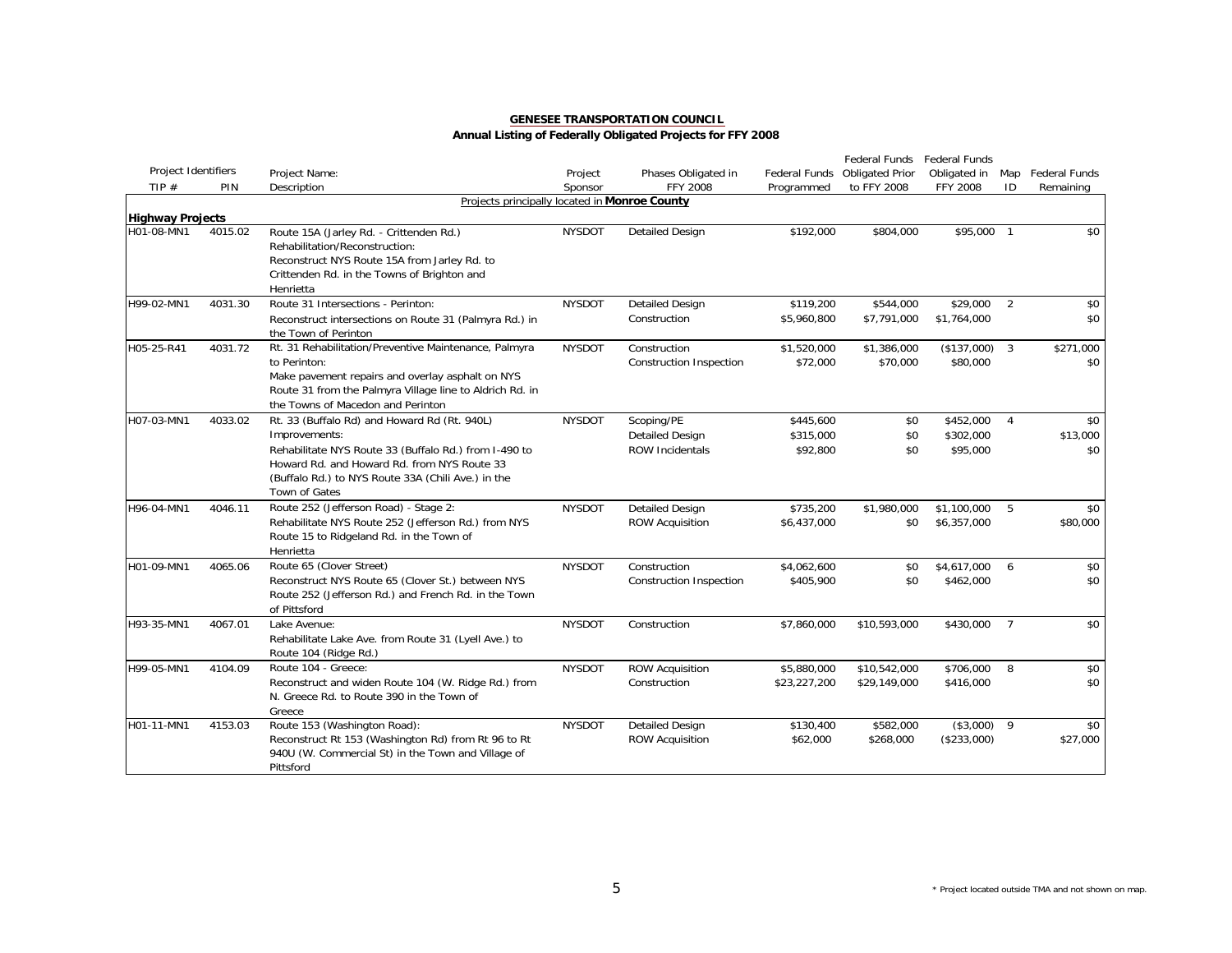|                     |         |                                                                                                                                                                                                                   |               |                                                         |                                      | Federal Funds            | Federal Funds                       |     |                        |
|---------------------|---------|-------------------------------------------------------------------------------------------------------------------------------------------------------------------------------------------------------------------|---------------|---------------------------------------------------------|--------------------------------------|--------------------------|-------------------------------------|-----|------------------------|
| Project Identifiers |         | Project Name:                                                                                                                                                                                                     | Project       | Phases Obligated in                                     | Federal Funds                        | <b>Obligated Prior</b>   | Obligated in                        | Map | Federal Funds          |
| TIP $#$             | PIN     | Description                                                                                                                                                                                                       | Sponsor       | FFY 2008                                                | Programmed                           | to FFY 2008              | <b>FFY 2008</b>                     | ID  | Remaining              |
| H99-07A-MN1         | 4252.02 | Route 252 (Jefferson Road) - Stage 1:<br>Reconstruct and widen Route 252 (Jefferson Rd.) from<br>Ballantyne Rd. Bridge to RIT & Route 383 (Scottsville<br>Rd.) from Route 252 to Railroad                         | <b>NYSDOT</b> | <b>ROW Acquisition</b>                                  | \$136,100,000                        | \$1,453,000              | \$81,000                            | 10  | \$134,566,000          |
| H01-06-MN1          | 4390.22 | I-390 Slip Ramp:<br>Construct a slip ramp from I-390 to Brighton-Henrietta<br>Town Line Rd. in the Town of Brighton                                                                                               | <b>NYSDOT</b> | <b>Detailed Design</b><br>Construction                  | \$36,000<br>\$545,400                | \$537,000<br>\$1,075,000 | \$31,000<br>\$43,000                | 11  | \$0<br>\$0             |
| H05-32-MN1          | 4390.29 | I-390 Ramps at Exits 12, 13, and 14 Preventive<br>Maintenance:<br>Conduct preventive maintenance activities on the I-390<br>ramps at exits 12, 13, and 14 in the Town of<br>Henrietta                             | <b>NYSDOT</b> | Construction<br><b>Construction Inspection</b><br>Other | \$1,060,200<br>\$106,200<br>\$20,000 | \$0<br>\$0<br>\$0        | \$1,133,000<br>\$56,000<br>\$80,000 | 12  | \$0<br>\$50,200<br>\$0 |
| B07-20-MN1          | 4390.46 | Rt. 390 Bridges Preventive Maintenance<br>Conduct element-specific preventive maintenance on<br>the NYS Route 390 bridges over Latona Rd., Weiland<br>Rd., and Lexington Ave. in the Towns of Greece and<br>Gates | <b>NYSDOT</b> | Construction<br><b>Construction Inspection</b>          | \$1,360,000<br>\$68,000              | \$0<br>\$0               | \$1,431,000<br>\$171,000            | 13  | \$0<br>\$0             |
| H07-66-MN1          | 4390.53 | Route 15A Access Right of Way Control (East Side):<br>Secure right-of-way adjacent to the I-390 north exit to<br>Route 15A in the Town of Brighton                                                                | <b>NYSDOT</b> | <b>ROW Incidentals</b>                                  | \$4,500                              | \$0                      | \$4,000                             | 14  | \$500                  |
| H07-05-MN1          | 4441.07 | Rt. 441 Reconstruction:<br>Conduct design activities for NYS Route 441 from<br>Dublin Rd. to the Wayne County line in the Town of<br>Penfield                                                                     | <b>NYSDOT</b> | Scoping/PE<br><b>ROW Incidentals</b>                    | \$700,000<br>\$209,600               | \$0<br>\$0               | \$261,000<br>\$65,000               | 15  | \$439,000<br>\$144,600 |
| H93-40CMN1          | 4490.09 | Route I-490 Highway and Bridges:<br>Reconstruct 1-490 from Genesee River west to the Erie<br>Canal                                                                                                                | <b>NYSDOT</b> | Construction                                            | \$28,439,240                         | \$32,556,000             | \$3,919,000                         | 16  | \$0                    |
| H07-20-MN1          | 4490.13 | I-490 & Rt. 204 Preventive Maintenance:<br>Conduct preventive maintenance on I-490 from NYS<br>Route 204 to NYS Route 386 and on NYS Route 204<br>from I-490 to Pixley Rd. in the Towns of Gates and              | <b>NYSDOT</b> | Construction<br>Construction Inspection                 | \$2,035,800<br>\$121,800             | \$0<br>\$0               | \$2,198,000<br>\$163,000            | 17  | \$0<br>\$0             |
| H05-26-MN1          | 4490.15 | I-490 Preventive Maintenance, South Landing Rd. to<br>Rt. 31F:<br>Conduct preventive maintenance on I-490 from South<br>Landing Rd. to NYS Route 31F in the Towns of<br><b>Brighton and Pittsford</b>             | <b>NYSDOT</b> | Construction<br>Construction Inspection                 | \$2,035,800<br>\$121,800             | \$1,551,000<br>\$77,000  | (\$44,000)<br>\$103,000             | 18  | \$528,800<br>\$0       |
| H07-21-MN1          | 4490.28 | I-490 Preventive Maintenance (Rt. 259 to Thruway):<br>Conduct preventive maintenance on I-490 from NYS<br>Route 259 to the New York State Thruway (I-90) in<br>the Towns of Chili, Riga, and LeRoy                | <b>NYSDOT</b> | Construction                                            | \$739,000                            | \$0                      | \$837,000                           | 19  | \$0                    |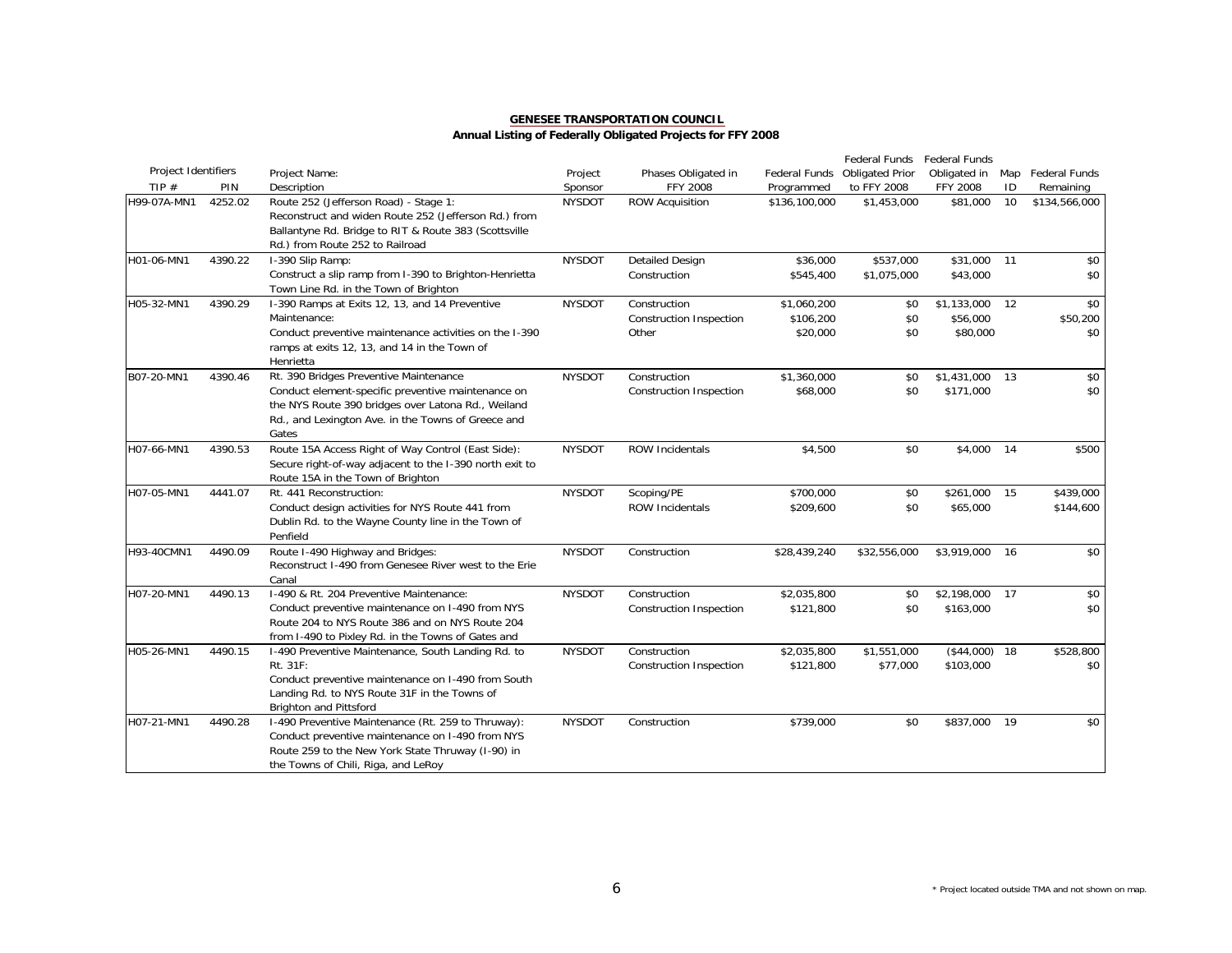|                     |         |                                                                                                                                                                                                                                      |                     |                                                                                                                                                         |                                                                             | Federal Funds                                                 | Federal Funds                                                                           |    |                                                         |
|---------------------|---------|--------------------------------------------------------------------------------------------------------------------------------------------------------------------------------------------------------------------------------------|---------------------|---------------------------------------------------------------------------------------------------------------------------------------------------------|-----------------------------------------------------------------------------|---------------------------------------------------------------|-----------------------------------------------------------------------------------------|----|---------------------------------------------------------|
| Project Identifiers |         | Project Name:                                                                                                                                                                                                                        | Project             | Phases Obligated in                                                                                                                                     | Federal Funds                                                               | <b>Obligated Prior</b>                                        | Obligated in                                                                            |    | Map Federal Funds                                       |
| TIP $#$             | PIN     | Description                                                                                                                                                                                                                          | Sponsor             | <b>FFY 2008</b>                                                                                                                                         | Programmed                                                                  | to FFY 2008                                                   | <b>FFY 2008</b>                                                                         | ID | Remaining                                               |
| H03-38-MN1          | 4531.05 | Route 531 Extension Project (Rt 36 to Brockport):<br>Engineering activities to address safety and congestion<br>concerns on NYS Route 31 west of the terminus of the<br>NYS Route 531 expressway in the Towns of Ogden and<br>Sweden | <b>NYSDOT</b>       | <b>Preliminary Engineering</b>                                                                                                                          | \$2,904,800                                                                 | \$1,815,000                                                   | \$1,600,000                                                                             | 20 | \$0                                                     |
| H01-07-MN1          | 4590.07 | I-590 Interchange at Winton Road:<br>Reconstruct the interchange at I-590 and Winton Rd.<br>in the Town of Brighton                                                                                                                  | <b>NYSDOT</b>       | <b>Preliminary Engineering</b>                                                                                                                          | \$170,100                                                                   | \$1,179,000                                                   | \$391,000                                                                               | 21 | \$0                                                     |
| H03-37-MN1          | 4590.11 | Route 590 Reconstruction; Titus to SeaBreeze:<br>Reconstruct NYS Route 590 from Titus Ave. to<br>SeaBreeze (Culver Rd.) in the Town of Irondequoit                                                                                   | <b>NYSDOT</b>       | Preliminary Engineering<br><b>Detailed Design</b><br><b>ROW Incidentals</b><br><b>ROW Acquisition</b><br>Construction<br><b>Construction Inspection</b> | \$700,000<br>\$552,000<br>\$57,600<br>\$388,800<br>\$9,240,000<br>\$924,000 | \$696,000<br>\$557,000<br>\$58,000<br>\$694,000<br>\$0<br>\$0 | $($200,000)$ 22<br>(\$200,000)<br>(\$51,000)<br>\$33,000<br>\$10,701,000<br>\$1,097,000 |    | \$204,000<br>\$195,000<br>\$50,600<br>\$0<br>\$0<br>\$0 |
| H07-06-MN1          | 4590.14 | Route 590 Rehabilitation (Norton St. to Titus Ave.)<br>Rehabilitate Route 590 from Norton St. to Titus Ave.<br>in the Town of Irondequoit.                                                                                           | <b>NYSDOT</b>       | <b>Preliminary Engineering</b>                                                                                                                          | \$692,000                                                                   | \$0                                                           | \$686,000                                                                               | 23 | \$6,000                                                 |
| H01-13-MN1          | 4753.07 | Mill Road:<br>Reconstruct Mill Rd. from Long Pond Rd. to North Ave.<br>in the Town of Greece                                                                                                                                         | Monroe<br>County    | <b>Detailed Design</b><br>Construction<br>Construction Inspection                                                                                       | \$94,400<br>\$4,309,400<br>\$837,600                                        | \$132,000<br>\$0<br>\$0                                       | \$492,000<br>\$5,564,000<br>\$613,000                                                   | 24 | \$0<br>\$0<br>\$224,600                                 |
| H01-03-MN1          | 4753.35 | Jackson Road/Atlantic Avenue Intersection:<br>Reconstruct the intersection of Jackson Road and<br>Atlantic Avenue in the Town of Penfield                                                                                            | Town of<br>Penfield | <b>Detailed Design</b>                                                                                                                                  | \$72,000                                                                    | \$138,000                                                     | \$80,000                                                                                | 25 | \$0                                                     |
| H01-14-MN1          | 4753.41 | Garnsey Road:<br>Reconstruct Garnsey Rd. from NYS Route 250<br>(Moseley Rd.) to I-490 in the Town of Perinton                                                                                                                        | Monroe<br>County    | <b>Detailed Design</b><br>Construction<br><b>Construction Inspection</b>                                                                                | \$180.800<br>\$2,995,200<br>\$300,800                                       | \$181,000<br>\$0<br>\$0                                       | \$16,000<br>\$3,015,000<br>\$398,000                                                    | 26 | \$0<br>\$0<br>\$0                                       |
| H01-02-MN1          | 4753.46 | Janes Road:<br>Reconstruct Janes Rd. from Long Pond Rd. to Island<br>Cottage Rd. in the Town of Greece                                                                                                                               | Town of<br>Greece   | <b>Detailed Design</b>                                                                                                                                  | \$142,400                                                                   | \$122,000                                                     | \$234,000                                                                               | 27 | $\overline{50}$                                         |
| H03-01-MN1          | 4753.59 | East Ridge Road Rehabilitation:<br>Rehabilitate East Ridge Rd. from the Rochester City<br>line to Culver Rd. in the Town of Irondequoit                                                                                              | Monroe<br>County    | Scoping/PE<br><b>Detailed Design</b>                                                                                                                    | \$436,000<br>\$348,800                                                      | \$0<br>\$0                                                    | \$436,000<br>\$290,000                                                                  | 28 | \$0<br>\$58,800                                         |
| H05-03-MN1          | 4753.78 | Lincoln Road Reconstruction:<br>Reconstruct Lincoln Rd. from NYS Route 31F to<br>Commercial St. in the Village of East Rochester and<br>Town of Perinton                                                                             | Monroe<br>County    | Scoping/PE<br><b>Detailed Design</b><br>ROW Incidentals                                                                                                 | \$95,200<br>\$71,200<br>\$17,600                                            | \$0<br>\$0<br>\$0                                             | \$95,000<br>\$101.000<br>\$18,000                                                       | 29 | \$200<br>\$0<br>\$0                                     |
| H05-04-MN1          | 4753.79 | Dorsey Road Reconstruction:<br>Reconstruct Dorsey Rd. from Mt. Read Blvd. to Dewey<br>Ave. in the Town of Greece                                                                                                                     | Monroe<br>County    | Scoping/PE<br><b>ROW Incidentals</b>                                                                                                                    | \$113,600<br>\$21,600                                                       | \$14,000<br>\$0                                               | \$121,000<br>\$22,000                                                                   | 30 | \$0<br>\$0                                              |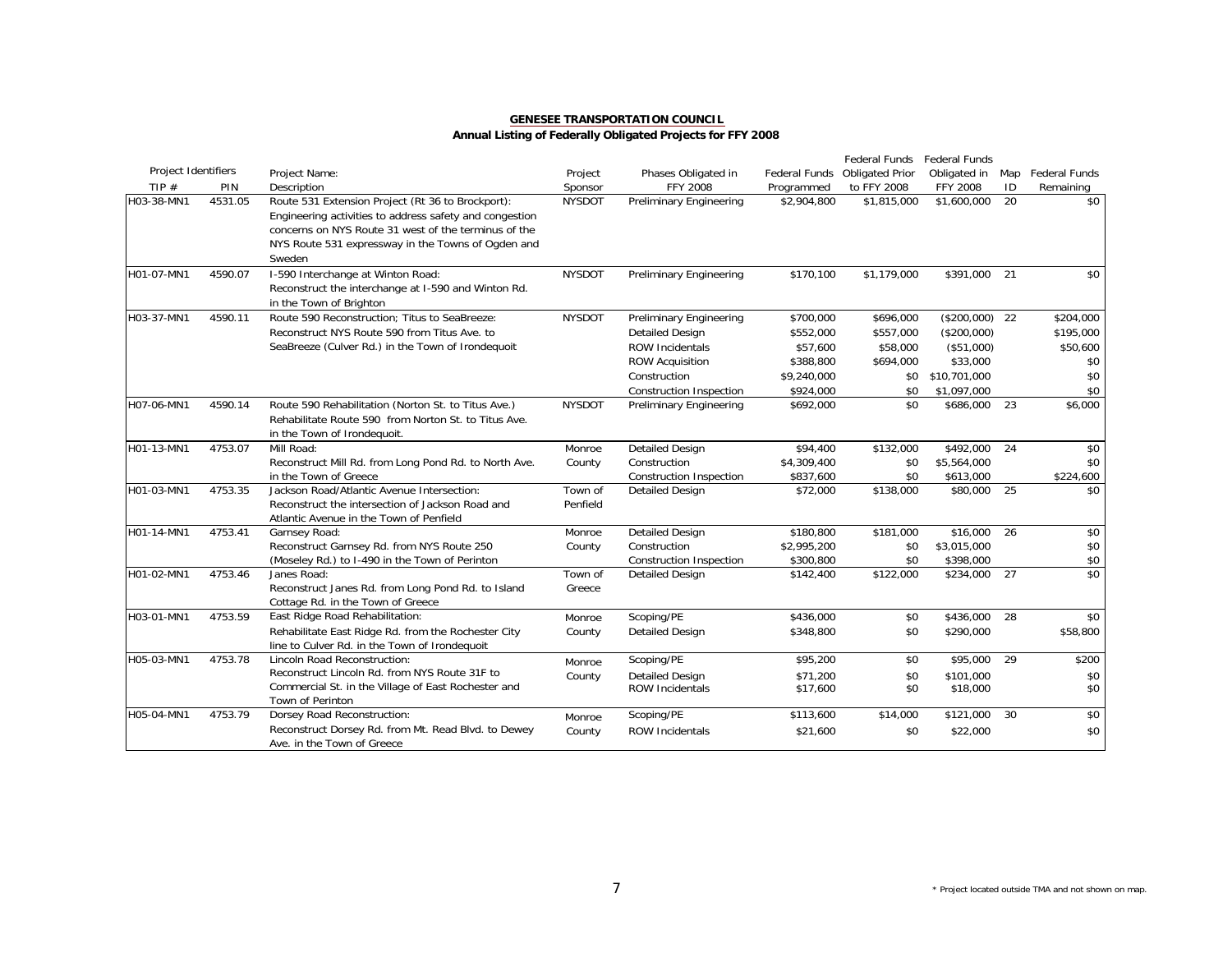|                            |         |                                                         |               |                                |               | <b>Federal Funds</b>   | Federal Funds |     |                      |
|----------------------------|---------|---------------------------------------------------------|---------------|--------------------------------|---------------|------------------------|---------------|-----|----------------------|
| <b>Project Identifiers</b> |         | Project Name:                                           | Project       | Phases Obligated in            | Federal Funds | <b>Obligated Prior</b> | Obligated in  | Map | <b>Federal Funds</b> |
| TIP $#$                    | PIN     | Description                                             | Sponsor       | <b>FFY 2008</b>                | Programmed    | to FFY 2008            | FFY 2008      | ID  | Remaining            |
| H05-06-MN1                 | 4753.80 | O'Connor Road Realignment:                              | Town of       | Scoping/PE                     | \$74,400      | \$89,000               | \$58,000      | 31  | \$0                  |
|                            |         | Realign O'Connor Rd. to intersect NYS Route 31F         | Perinton      |                                |               |                        |               |     |                      |
|                            |         | opposite Jefferson Ave. in the Town of Perinton         |               |                                |               |                        |               |     |                      |
| H03-41-MN1                 | 4754.11 | Big Ridge Road Reconstruction:                          | Monroe        | Construction                   | \$1,570,000   | \$0                    | \$1,471,000   | 32  | \$99,000             |
|                            |         | Reconstruct Big Ridge Rd. from the Spencerport          | County        | <b>Construction Inspection</b> | \$215,000     | \$0                    | \$158,000     |     | \$57,000             |
|                            |         | Village Line to Gillett Rd. in the Town of Ogden        |               |                                |               |                        |               |     |                      |
| H03-43-MN1                 | 4754.13 | Jefferson Avenue, Ayrault Road to Route 31F:            | Monroe        | <b>ROW Acquisition</b>         | \$273,600     | \$0                    | \$93,000      | 33  | \$180,600            |
|                            |         | Reconstruct Jefferson Ave. from Ayrault Rd. to NYS      | County        | <b>ROW Incidentals</b>         | \$24,000      | \$30,000               | \$7,000       |     | \$0                  |
|                            |         | Route 31F in the Town of Perinton                       |               |                                |               |                        |               |     |                      |
| H03-42-MN1                 | 4754.14 | Mill Road II:                                           | Monroe        | <b>Detailed Design</b>         | \$230,000     | \$0                    | \$541,000     | 34  | \$0                  |
|                            |         | Reconstruct Mill Rd. from Manitou Rd. to Larkin Creek   | County        | <b>ROW Acquisition</b>         | \$140,000     | \$0                    | \$386,000     |     | \$0                  |
|                            |         | in the Town of Greece                                   |               | <b>ROW Incidentals</b>         | \$75,000      | \$0                    | \$199,000     |     | \$0                  |
| H05-16-MN1                 | 4754.17 | Lake Road (Seaway Trail), Bay Road to NY Rte. 250:      | Monroe        | Construction                   | \$425,000     | \$0                    | \$406,000     | 35  | \$19,000             |
|                            |         | Reconstruct Lake Rd. from Bay Rd. to NYS Route 250.     | County        | Construction Inspection        | \$0           | \$0                    | \$15,000      |     | \$0                  |
|                            |         | in the Town of Webster                                  |               |                                |               |                        |               |     |                      |
| H05-20-MN1                 | 4754.28 | Long Pond Road Reconstruction:                          | Monroe        | <b>Detailed Design</b>         | \$80,000      | \$45,000               | \$12,000      | 36  | \$23,000             |
|                            |         | Reconstruct Long Pond Rd. from Larkins Creek to the     | County        | <b>ROW Incidentals</b>         | \$26,400      | \$0                    | \$26,000      |     | \$400                |
|                            |         | Lake Ontario State Parkway (LOSP) in the Town of        |               |                                |               |                        |               |     |                      |
| H07-08-MN1                 | 4754.38 | Greece<br>Lake Avenue Improvements:                     | <b>NYSDOT</b> | Scoping/PE                     | \$296,000     | \$0                    | \$296,000     | 37  | \$0                  |
|                            |         |                                                         |               |                                |               |                        |               |     |                      |
|                            |         | Reconstruct Lake Ave. from Merrill St. to 600 feet      |               | <b>Detailed Design</b>         | \$196,000     | \$0                    | \$196,000     |     | \$0                  |
|                            |         | south of Burley Rd. in the City of Rochester            |               | <b>ROW Incidentals</b>         | \$24,000      | \$0                    | \$24,000      |     | \$0                  |
| H07-65-MN1                 | 4755.16 | Hylan Drive (Calkins Rd. to Rt. 252) Rehabilitation:    | Monroe        | Scoping/PE                     | \$5,000       | \$0                    | \$5,000       | 38  | \$0                  |
|                            |         | Rehabilitate Hylan Drive from Calkins Rd. to Route 252  | County        | <b>Detailed Design</b>         | \$5,000       | \$0                    | \$5,000       |     | \$0                  |
|                            |         | (Jefferson Rd.) in the Town of Henrietta.               |               | Construction                   | \$835,000     | \$0                    | \$709,000     |     | \$126,000            |
|                            |         |                                                         |               | <b>Construction Inspection</b> | \$5,000       | \$0                    | \$24,000      |     | \$0                  |
| H01-15-MN1                 | 4932.71 | Otis St. Railroad Crossing:                             | <b>NYSDOT</b> | Construction                   | \$131,200     | \$167,000              | \$10,000      | 39  | $\overline{50}$      |
|                            |         | Reconstruct the Otis St. railroad crossing (CSXT RR) in |               |                                |               |                        |               |     |                      |
|                            |         | the City of Rochester                                   |               |                                |               |                        |               |     |                      |
| H01-05-MN1                 | 4940.T7 | Inner Loop East:                                        | City of       | Scoping/PE                     | \$1,920,000   | \$0                    | \$400,000     | 40  | \$1,520,000          |
|                            |         | Scoping to advance the Inner Loop Reconstruction        | Rochester     |                                |               |                        |               |     |                      |
|                            |         | Project in the City of Rochester                        |               |                                |               |                        |               |     |                      |
| <b>Bridge Projects</b>     |         |                                                         |               |                                |               |                        |               |     |                      |
| B93-40B-MN1                | 4490.08 | Route I-490 West #2 Off-System Bridges:                 | <b>NYSDOT</b> | Construction                   | \$6,633,900   | \$9,340,000            | \$135,000     | 41  | \$0                  |
|                            |         | Rehabilitate I-490, West #2 Off-System Bridges          |               |                                |               |                        |               |     |                      |
| B93-40D-MN1                | 4490.12 | Troupe Howell Bridge:                                   | <b>NYSDOT</b> | Construction                   | \$26,595,000  | \$36,153,000           | \$750,000     | 42  | \$0                  |
|                            |         | Replace Troupe Howell Bridge, I-490, West #3 in the     |               |                                |               |                        |               |     |                      |
|                            |         | City of Rochester                                       |               |                                |               |                        |               |     |                      |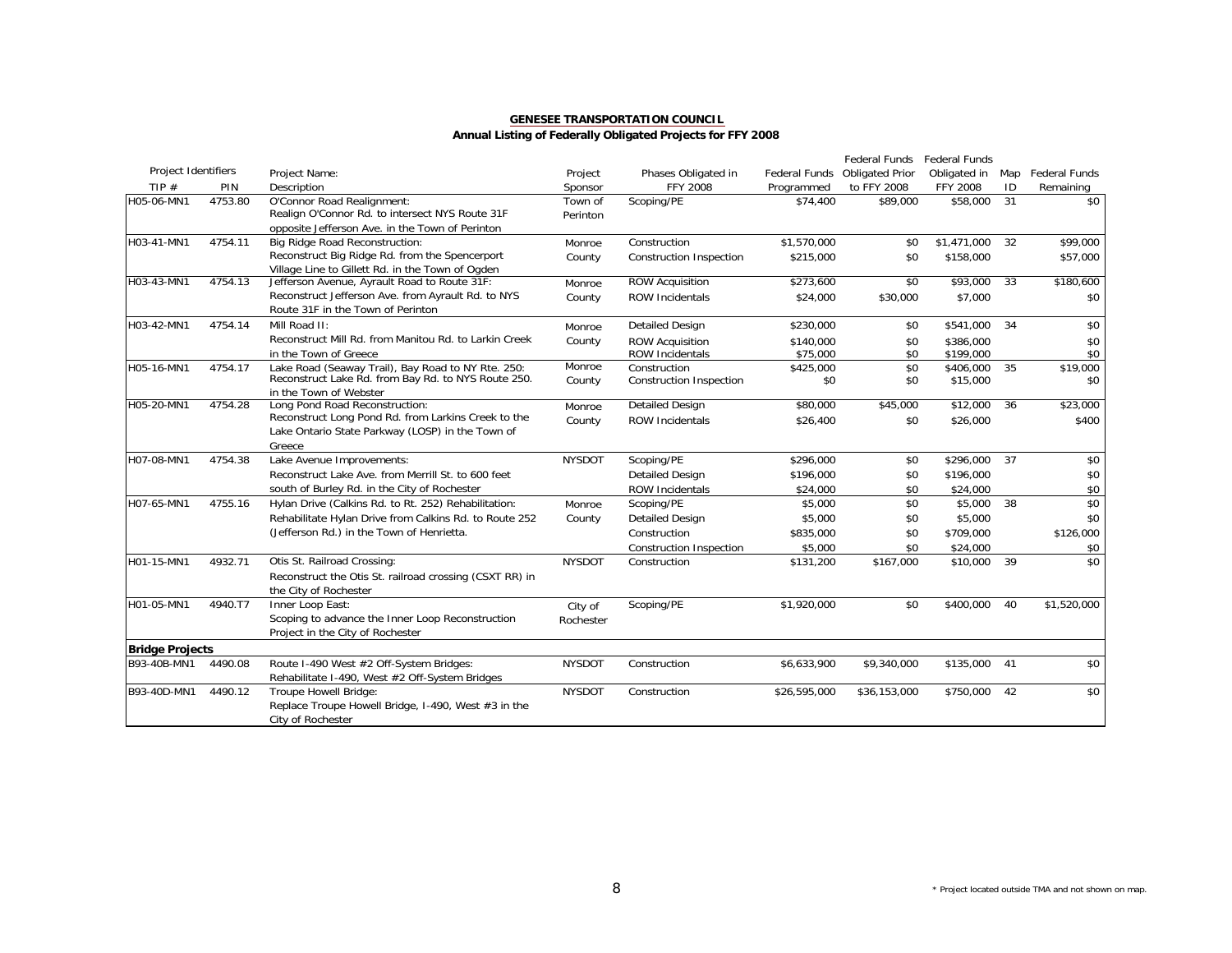|                     |         |                                                         |               |                                        |                        | Federal Funds          | Federal Funds          |    |                   |
|---------------------|---------|---------------------------------------------------------|---------------|----------------------------------------|------------------------|------------------------|------------------------|----|-------------------|
| Project Identifiers |         | Project Name:                                           | Project       | Phases Obligated in                    | Federal Funds          | <b>Obligated Prior</b> | Obligated in           |    | Map Federal Funds |
| TIP $#$             | PIN     | Description                                             | Sponsor       | <b>FFY 2008</b>                        | Programmed             | to FFY 2008            | <b>FFY 2008</b>        | ID | Remaining         |
| B93-14-MN1          | 4751.87 | <b>Broad Street Tunnel:</b>                             | City of       | <b>Detailed Design</b>                 | \$546,400              | \$535,000              | \$129,000              | 43 | \$0               |
|                     |         | Reconstruct the Broad St. Tunnel from W. Main St. to    | Rochester     |                                        |                        |                        |                        |    |                   |
|                     |         | Brown St. and conduct limited safety repairs and        |               |                                        |                        |                        |                        |    |                   |
|                     |         | surface rehabilitation from W. Main St. to Exchange St. |               |                                        |                        |                        |                        |    |                   |
|                     |         | in the City of Rochester                                |               |                                        |                        |                        |                        |    |                   |
| B99-21-MN1          | 4752.76 | Elmwood Avenue Bridge:                                  | City of       | Construction                           | \$1,216,000            | \$1,785,000            | \$12,000               | 44 | \$0               |
|                     |         | Replace Elmwood Ave. Bridge over the Genesee River      | Rochester     |                                        |                        |                        |                        |    |                   |
|                     |         | in the City of Rochester                                |               |                                        |                        |                        |                        |    |                   |
| B99-22-MN1          | 4752.86 | Broad Street Tunnel - East Approach/Aqueduct:           | City of       | Scoping/PE                             | \$257,600              | \$0                    | \$296,000              | 45 | \$0               |
|                     |         | Replace the Broad St. Tunnel East Approach in the City  | Rochester     | <b>Detailed Design</b>                 | \$227,200              | \$0                    | \$1,145,000            |    | \$0               |
|                     |         | of Rochester; build a pedestrian promenade in the       |               | ROW Incidentals                        | \$123,200              | \$0                    | \$112,000              |    | \$11,200          |
|                     |         | Broad St. Aqueduct                                      |               |                                        |                        |                        |                        |    |                   |
| B01-15-MN1          | 4753.31 | Lawton Road Bridge:                                     | Monroe        | Construction                           | \$532,000              | \$0                    | \$488,000              | 46 | \$44,000          |
|                     |         | Replace the Lawton Rd. bridge over Moorman Creek in     | County        | <b>Construction Inspection</b>         | \$64,000               | \$0                    | \$80,000               |    | \$0               |
|                     |         | the Town of Clarkson                                    |               |                                        |                        |                        |                        |    |                   |
| B01-02-MN1          | 4753.33 | Smith Street Bridge:                                    | City of       | Construction                           | \$8,480,000            | \$8,330,000            | (\$613,000)            | 47 | \$763,000         |
|                     |         | Rehabilitate the Smith Street bridge over the Genesee   | Rochester     | <b>Construction Inspection</b>         | \$800,000              | \$880,000              | \$753,000              |    | \$0               |
|                     |         | River in the City of Rochester                          |               |                                        |                        |                        |                        |    |                   |
| B03-01-MN1          | 4753.69 | Attridge Road Bridge:                                   | Monroe        | Construction                           | \$945,600              | \$0                    | \$858,000              | 48 | \$87,600          |
|                     |         | Replace the Attridge Rd. bridge over Black Creek in the | County        | <b>Construction Inspection</b>         | \$132,000              | \$0                    | \$118,000              |    | \$14,000          |
|                     |         | Town of Riga                                            |               |                                        |                        |                        |                        |    |                   |
| B05-01-MN1          | 4753.88 | Honeoye Falls Road #6 Bridge over Honeoye Creek:        | Monroe        | <b>Preliminary Engineering</b>         | \$59,200               | \$38,000               | \$8,000                | 49 | \$13,200          |
|                     |         | Reconstruct the Honeove Falls Rd. #6 bridge over        | County        |                                        |                        |                        |                        |    |                   |
|                     |         | Honeoye Creek in the Town of Mendon                     |               |                                        |                        |                        |                        |    |                   |
| B05-02-MN1          | 4753.89 | North Greece Road Bridge over Northrup Creek:           | Monroe        | Scoping/PE                             | \$102,400              | \$0                    | \$100,000              | 50 | \$2,400           |
|                     |         | Reconstruct the North Greece Rd. bridge over            | County        | <b>Detailed Design</b>                 | \$64,000               | \$0                    | \$66,000               |    | \$0               |
|                     |         | Northrup Creek in the Town of Greece                    |               | ROW Incidentals                        | \$3,200                | \$0                    | \$3,000                |    | \$200             |
| B05-07-MN1          | 4753.94 | Kirk Road Bridge over Round Pond Creek:                 | Monroe        | Scoping/PE                             | \$111,200              | \$0                    | \$108,000              | 51 | \$3,200           |
|                     |         | Reconstruct the Kirk Rd. bridge over Round Pond         | County        | <b>Detailed Design</b>                 | \$70,400               | \$0                    | \$73,000               |    | \$0               |
|                     |         | Creek Tributary in the Town of Greece                   |               | ROW Incidentals                        | \$4,000                | \$0                    | \$4,000                |    | \$0               |
| B05-10-MN1          | 4753.97 | Lawrence Road Bridge over Brockport Creek:              | Monroe        | Scoping/PE                             | \$94,400               | \$0                    | \$92,000               | 52 | \$2,400           |
|                     |         | Reconstruct the Lawrence Rd. bridge over Brockport      | County        | <b>Detailed Design</b>                 | \$58,400               | \$0                    | \$61,000               |    | \$0               |
| B05-11-MN1          | 4753.98 | Creek in the Town of Clarkson                           |               | <b>ROW Incidentals</b>                 | \$3,200                | \$0                    | \$3,000                | 53 | \$200             |
|                     |         | Peck Road Bridge over Salmon Creek                      | Monroe        | Scoping/PE                             | \$100,800              | \$0                    | \$98,000               |    | \$2,800           |
|                     |         | Reconstruct the Peck Rd. bridge over Salmon Creek in    | County        | <b>Detailed Design</b>                 | \$63,200               | \$0                    | \$66,000               |    | \$0               |
| B99-16-MN1          | 4940.K3 | the Town of Parma<br>Mount Read Blvd. Bridges:          |               | <b>ROW Incidentals</b><br>Construction | \$3,200<br>\$1,727,200 | \$0<br>\$2,964,000     | \$3,000<br>\$1,000,000 | 54 | \$200<br>\$0      |
|                     |         | Rehabilitate Route 940 K (Mt. Read Blvd) bridges in     | <b>NYSDOT</b> |                                        |                        |                        |                        |    |                   |
|                     |         |                                                         |               |                                        |                        |                        |                        |    |                   |
|                     |         | the City of Rochester                                   |               |                                        |                        |                        |                        |    |                   |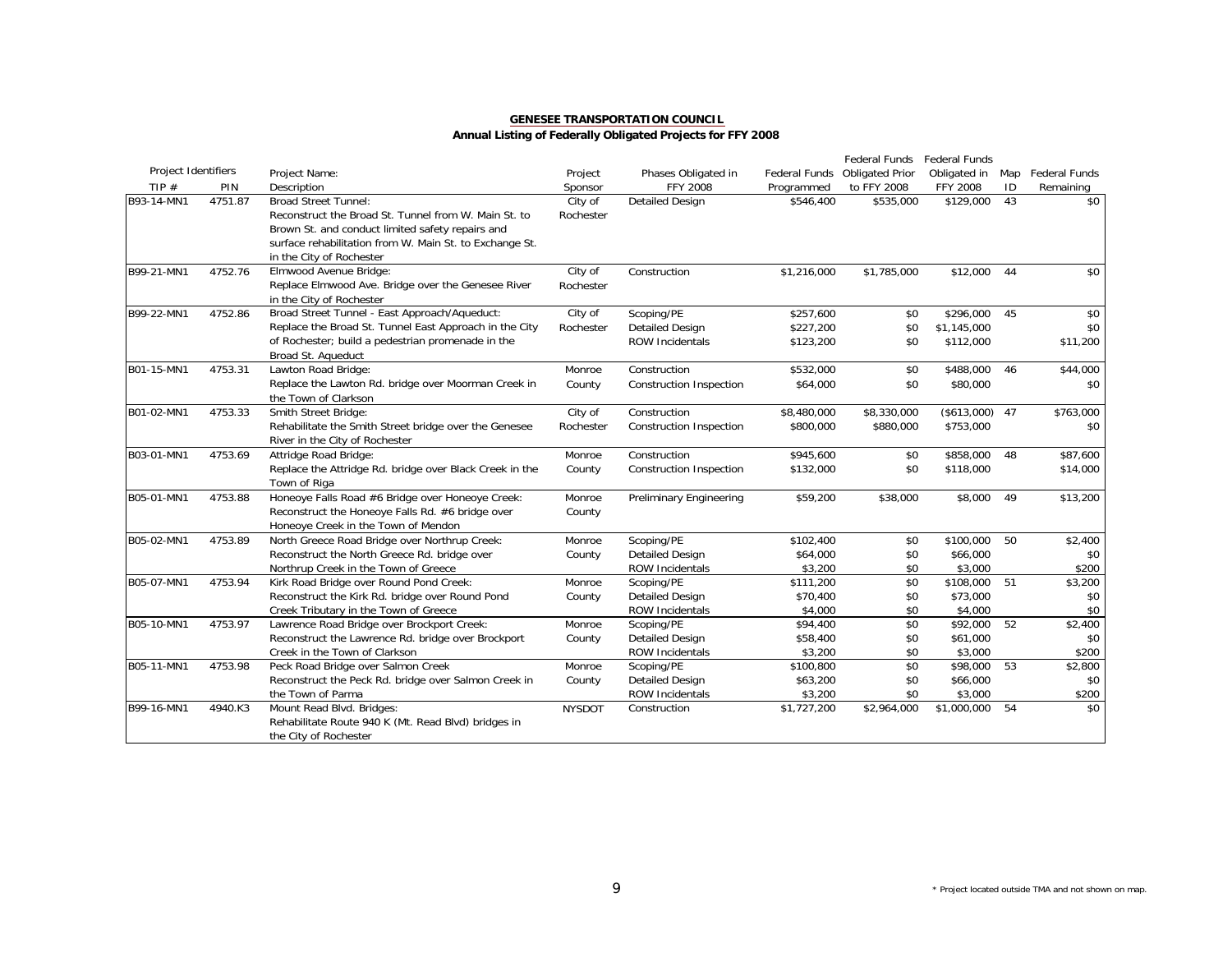|                                       |         |                                                                                                                                                                                                                    |                      |                                                |                          | Federal Funds            | Federal Funds              |     |                 |
|---------------------------------------|---------|--------------------------------------------------------------------------------------------------------------------------------------------------------------------------------------------------------------------|----------------------|------------------------------------------------|--------------------------|--------------------------|----------------------------|-----|-----------------|
| Project Identifiers                   |         | Project Name:                                                                                                                                                                                                      | Project              | Phases Obligated in                            | Federal Funds            | <b>Obligated Prior</b>   | Obligated in               | Map | Federal Funds   |
| TIP#                                  | PIN     | Description                                                                                                                                                                                                        | Sponsor              | <b>FFY 2008</b>                                | Programmed               | to FFY 2008              | FFY 2008                   | ID  | Remaining       |
| B03-02-MN1                            | 4940.T5 | Inner Loop Bridge over Brown's Raceway:<br>Conduct element-specific preventive maintenance on<br>the Inner Loop bridge over Brown's Raceway in the<br>City of Rochester                                            | <b>NYSDOT</b>        | Scoping/PE                                     | \$94,400                 | \$0                      | \$138,000                  | 55  | \$0             |
| B05-35-MN1                            | 4947.18 | Lake Ontario State Parkway Bridge over Dewey Ave:<br>Replace the supertstucture of the Lake Ontario State<br>Parkway Bridge over Dewey Ave. in the Town of                                                         | <b>NYSDOT</b>        | Construction<br><b>Construction Inspection</b> | \$1,064,000<br>\$106,400 | \$1,251,000<br>\$125,000 | $($167,000)$ 56<br>\$5,000 |     | \$0             |
| <b>Public Transportation Projects</b> |         |                                                                                                                                                                                                                    |                      |                                                |                          |                          |                            |     |                 |
| T97-11-MN1                            | 4820.71 | Preventive Maintenance:<br>Preventive maintenance for RTS and Lift Line                                                                                                                                            | <b>RGRTA</b>         | Other                                          | \$3,221,760              | \$6,341,600              | \$7,632,000                | 57  | \$0             |
| T99-01-MN1                            | 4820.72 | <b>Transit Enhancements:</b><br>Principally on-street enhancements to RTS passenger<br>waiting facilities                                                                                                          | <b>RGRTA</b>         | Other                                          | \$436,000                | \$164,800                | \$115,000                  | 57  | \$156,200       |
| T03-01-MN1                            | 4821.30 | RTS Bus Replacement:<br>Replace 36 RTS Transit buses                                                                                                                                                               | <b>RGRTA</b>         | Other                                          | \$10,448,000             | \$0                      | \$2,000,000                | 57  | \$8,448,000     |
| T03-04-MN1                            | 4821.31 | RTS Bus Replacement:<br>Replace 30 RTS transit buses                                                                                                                                                               | <b>RGRTA</b>         | Other                                          | \$8,160,000              | \$0                      | \$2,500,000                | 57  | \$5,660,000     |
| T05-05-MN1                            | 4821.53 | FFY 2006 Jobs Access Reverse Commute Program:<br>Operate Jobs Access Reverse Commute Program in<br>Monroe County                                                                                                   | <b>RGRTA</b>         | Other                                          | \$302,000                | \$200,000                | \$306,000                  | 57  | $\overline{50}$ |
| T07-06-MN1                            | 4821.65 | FFY 2008 Technology Initiatives for Driving Excellence<br>$(TIDE)$ :<br>Implement a technology-based system to integrate<br>customer, field assets, and back-office operational<br>management and support services | <b>RGRTA</b>         | Other                                          | \$3,200,000              | \$0                      | \$3,200,000                | 57  | \$0             |
| T07-13-MN1                            | 4821.80 | Purchase 25 Lift Line Buses (FFY 2008):<br>Replace 21 Lift Line buses and purchase four new Lift<br>Line buses                                                                                                     | <b>RGRTA</b>         | Other                                          | \$1,400,000              | \$0                      | \$1,400,000                | 57  | \$0             |
| <b>Other Projects</b>                 |         |                                                                                                                                                                                                                    |                      |                                                |                          |                          |                            |     |                 |
| O01-01-MN1                            | 4753.43 | <b>CBD Wayfinding Signs:</b><br>Improvements to the City of Rochester Central<br>Business District wayfinding signage                                                                                              | City of<br>Rochester | Construction<br><b>Construction Inspection</b> | \$468,000<br>\$47,200    | \$0<br>\$0               | \$404,000<br>\$68,000      |     | \$64,000<br>\$0 |
| O05-02-MN1                            | 4RIT.01 | Research at RIT - Alternative Fuels and Life-Cycle<br>Engineering:<br>Research on alternative fuels and life-cycle engineering                                                                                     | <b>NYSDOT</b>        | Other                                          | \$800,000                | \$0                      | \$800,000                  |     | \$0             |
| O98-05-R43                            | 41TV.05 | ITS Operations:<br>Annual NYSDOT Intelligent Transportation Systems<br>operations costs                                                                                                                            | <b>NYSDOT</b>        | Other                                          | \$909,000                | \$0                      | \$621,000                  |     | \$288,000       |
| O94-07-MN1                            | 4821.09 | Rochester/Monroe County Traffic Control Center:<br>Annual Rochester/Monroe County Traffic Control<br>Center operations costs                                                                                       | Monroe<br>County     | Other                                          | \$1,920,000              | \$4,206,000              | \$1,160,000                | 58  | \$0             |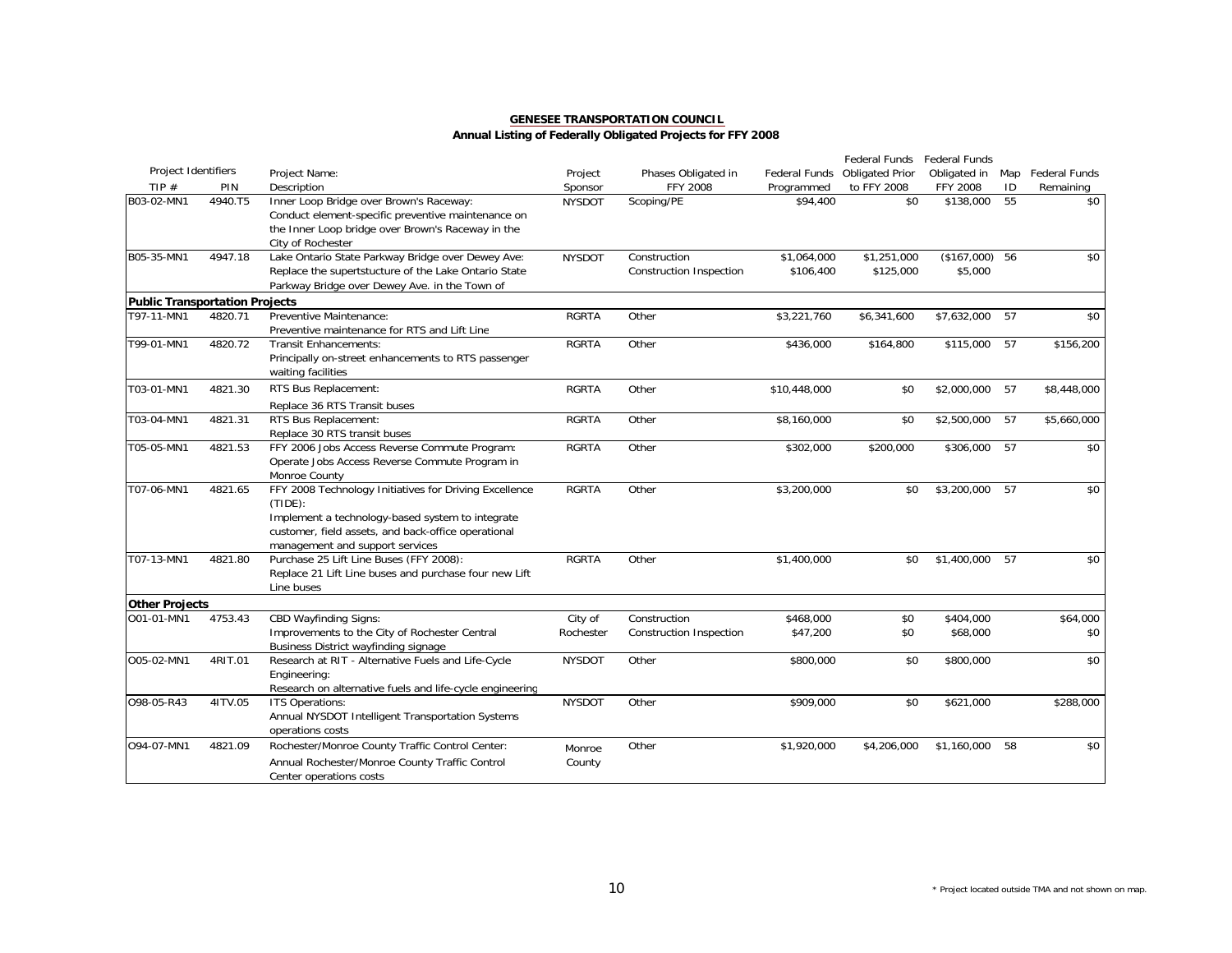|                                          |         |                                                                 |               |                                |               | Federal Funds          | Federal Funds   |         |                   |
|------------------------------------------|---------|-----------------------------------------------------------------|---------------|--------------------------------|---------------|------------------------|-----------------|---------|-------------------|
| Project Identifiers                      |         | Project Name:                                                   | Project       | Phases Obligated in            | Federal Funds | <b>Obligated Prior</b> | Obligated in    |         | Map Federal Funds |
| TIP#                                     | PIN     | Description                                                     | Sponsor       | <b>FFY 2008</b>                | Programmed    | to FFY 2008            | <b>FFY 2008</b> | ID      | Remaining         |
| <b>Bicycle &amp; Pedestrian Projects</b> |         |                                                                 |               |                                |               |                        |                 |         |                   |
| N05-01-MN1                               | 4754.08 | Highland Park/Canalway Connector:                               | Town of       | Scoping/PE                     | \$57,600      | \$0                    | \$58,000        | 59      | \$0               |
|                                          |         | Construct a multi-use trail from the Erie Canalway Trail        | Brighton      | <b>Detailed Design</b>         | \$38,400      | \$0                    | \$38,000        |         | \$400             |
|                                          |         | to Highland Ave. and create an on-street bicycle                |               |                                |               |                        |                 |         |                   |
|                                          |         | connection to the Genesee Riverway Trail                        |               |                                |               |                        |                 |         |                   |
| N03-01-MN1                               | 4947.14 | Lake Ontario State Parkway Multi-Use Trail:                     | <b>NYSDOT</b> | Scoping/PE                     | \$91.200      | \$73,000               | \$450,000       | 60      | \$0               |
|                                          |         | Construct a new multi-use trail along the Lake Ontario          |               | Construction                   | \$1,434,400   | \$0                    | \$1,918,000     |         | \$0               |
|                                          |         | State Parkway from the Genesee River in the City of             |               | <b>Construction Inspection</b> | \$143,200     | \$0                    | \$232,000       |         | \$0               |
|                                          |         | Rochester to NYS Route 390 in the Town of Greece                |               |                                |               |                        |                 |         |                   |
|                                          |         | Projects principally located in Genesee County (outside TMA)    |               |                                |               |                        |                 |         |                   |
| <b>Highway Projects</b>                  |         |                                                                 |               |                                |               |                        |                 |         |                   |
| H97-14-GN2                               | 4034.52 | Route 5 (Main St.)                                              | <b>NYSDOT</b> | Construction                   | \$7,982,800   | \$17,022,000           | \$766,000       | $\star$ | \$0               |
|                                          |         | Reconstruct Route 5 (Main St.) from West City Line to           |               |                                |               |                        |                 |         |                   |
|                                          |         | East City Line in the City of Batavia                           |               |                                |               |                        |                 |         |                   |
| H05-12-GN2                               | 4063.03 | Route 63 & Route 262 in the Village of Oakfield:                | <b>NYSDOT</b> | Construction                   | \$4,036,000   | \$4,734,000            | \$1,000,000     | $\star$ | \$0               |
|                                          |         | Reconstruct NYS Route 63 & NYS Route 262 in the                 |               |                                |               |                        |                 |         |                   |
|                                          |         | Village of Oakfield                                             |               |                                |               |                        |                 |         |                   |
| H05-13-GN2                               | 4077.06 | Route 77 Rehabilitation - Rte. 20 to the Thruway:               | <b>NYSDOT</b> | <b>Detailed Design</b>         | \$192,000     | \$192,000              | \$519,000       | $\star$ | \$0               |
|                                          |         | Rehabilitate NYS Route 77 from NYS Route 20 to the              |               |                                |               |                        |                 |         |                   |
|                                          |         | NYS Thruway (I-90) in the Towns of Darien &                     |               |                                |               |                        |                 |         |                   |
|                                          |         | Pembroke & the Village of Corfu                                 |               |                                |               |                        |                 |         |                   |
| H01-31-GN2                               | 4753.40 | Route 98 (Walnut Street) Reconstruction:                        | City of       | Construction                   | \$2,712,400   | \$0                    | \$3,056,000     | $\star$ | \$0               |
|                                          |         | Reconstruct NYS Route 98 (Walnut St.) from Franklin             | Batavia       | <b>Construction Inspection</b> | \$357,600     | \$0                    | \$776,000       |         | \$0               |
|                                          |         | St. south to the Batavia City line in the City of Batavia       |               |                                |               |                        |                 |         |                   |
| <b>Bridge Projects</b>                   |         |                                                                 |               |                                |               |                        |                 |         |                   |
| B01-27-GN2                               | 4753.09 | West Sweden Road Bridge:                                        | Town of       | Construction                   | \$214,400     | \$0                    | \$258,000       |         | \$0               |
|                                          |         | Reconstruct the West Sweden Rd. bridge over Black               | Bergen        | <b>Construction Inspection</b> | \$25,600      | \$0                    | \$27,000        |         | \$0               |
|                                          |         | Creek Tributary in the Town of Bergen                           |               |                                |               |                        |                 |         |                   |
|                                          |         | Projects principally located in Livingston County (inside TMA)  |               |                                |               |                        |                 |         |                   |
| <b>Highway Projects</b>                  |         |                                                                 |               |                                |               |                        |                 |         |                   |
| H01-20-LV1                               | 4005.04 | Routes 5 & 20 Reconstruction:                                   | <b>NYSDOT</b> | Scoping                        | \$443,200     | \$89,000               | \$700,000       | 61      | \$0               |
|                                          |         | Reconstruct Routes 5 & 20 from the Genesee                      |               | <b>ROW Incidentals</b>         | \$141,600     | \$13,000               | (\$8,000)       |         | \$136,600         |
|                                          |         | River east to Pole Bridge Rd. in the Village of Avon            |               | <b>ROW Acquisition</b>         | \$39,200      | \$0                    | \$7,000         |         | \$32,200          |
|                                          |         |                                                                 |               | Construction                   | \$3,242,400   | \$0                    | \$2,812,000     |         | \$430,400         |
|                                          |         |                                                                 |               | <b>Construction Inspection</b> | \$284,000     | \$0                    | \$282,000       |         | \$2,000           |
|                                          |         | Projects principally located in Livingston County (outside TMA) |               |                                |               |                        |                 |         |                   |
| <b>Highway Projects</b>                  |         |                                                                 |               |                                |               |                        |                 |         |                   |
| H03-05-LV2                               | 4096.24 | Routes 36 & 408 Reconstruction:                                 | <b>NYSDOT</b> | Construction                   | \$13,699,200  | \$0                    | \$1,500,000     | $\star$ | \$12,199,200      |
|                                          |         | Reconstruct Routes 36 & 408 in the Village of Mt.               |               |                                |               |                        |                 |         |                   |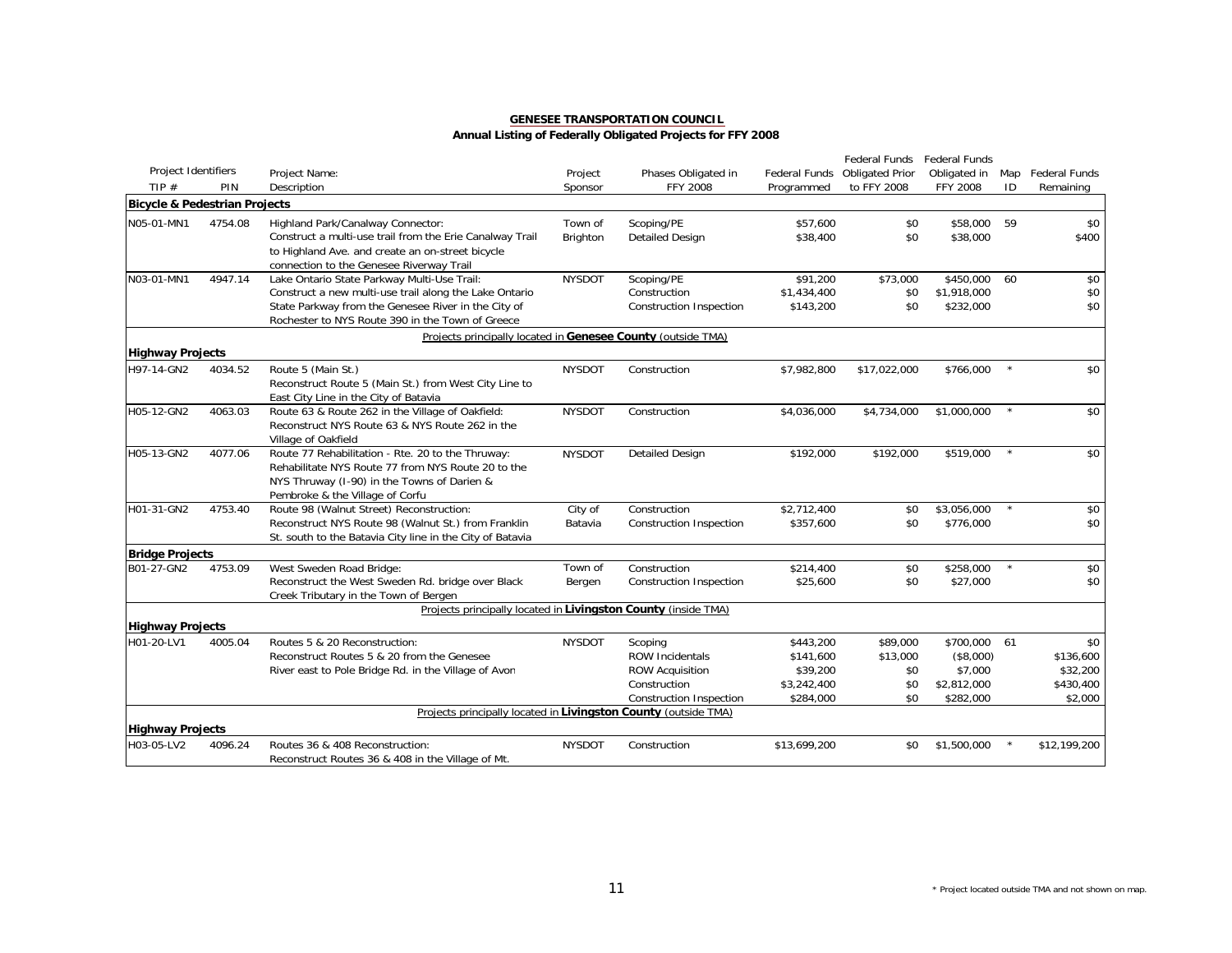|                         |         |                                                                                                                                                                                                           |                      |                                                |                       | Federal Funds          | Federal Funds         |         |                      |
|-------------------------|---------|-----------------------------------------------------------------------------------------------------------------------------------------------------------------------------------------------------------|----------------------|------------------------------------------------|-----------------------|------------------------|-----------------------|---------|----------------------|
| Project Identifiers     |         | Project Name:                                                                                                                                                                                             | Project              | Phases Obligated in                            | Federal Funds         | <b>Obligated Prior</b> | Obligated in          | Map     | <b>Federal Funds</b> |
| TIP $#$                 | PIN     | Description                                                                                                                                                                                               | Sponsor              | FFY 2008                                       | Programmed            | to FFY 2008            | <b>FFY 2008</b>       | ID      | Remaining            |
| <b>Bridge Projects</b>  |         |                                                                                                                                                                                                           |                      |                                                |                       |                        |                       |         |                      |
| H05-11-LV2              | 4390.18 | I-390 Concrete Pavement Restoration in Geneseo<br>(SR 408 - US 20A):<br>Rehabilitate I-390 from NYS Route 408 (Exit 7) to US                                                                              | <b>NYSDOT</b>        | Construction<br><b>Construction Inspection</b> | \$536,400<br>\$53,100 | \$0<br>\$0             | \$581,500<br>\$27,000 | $\star$ | \$0<br>\$26,100      |
|                         |         | Route 20A (Exit 8) in the Towns of Groveland and<br>Geneseo                                                                                                                                               |                      |                                                |                       |                        |                       |         |                      |
| B01-30-LV2              | 4753.11 | White Bridge Road Bridge                                                                                                                                                                                  | Livingston           | Construction                                   | \$408,800             | \$0                    | \$796,000             | $\star$ | \$0                  |
|                         |         | Replace the White Bridge Rd. bridge over Canaseraga<br>Creek in the Town of Sparta                                                                                                                        | County               | <b>Construction Inspection</b>                 | \$48,800              | \$0                    | \$74,000              |         | \$0                  |
| B03-05-LV2              | 4753.66 | Hunts Hollow Road Bridge:                                                                                                                                                                                 | Livingston           | <b>Detailed Design</b>                         | \$64,000              | \$64,000               | \$58,000              | $\star$ | \$0                  |
|                         |         | Replace the Hunts Hollow Rd. bridge over Norfolk                                                                                                                                                          | County               | Construction                                   | \$530,400             | \$0                    | \$1,199,000           |         | \$0                  |
|                         |         | Southern Railroad in the Town of Portage                                                                                                                                                                  |                      | <b>Construction Inspection</b>                 | \$62,400              | \$0                    | \$292,000             |         | \$0                  |
| B03-06-LV2              | 4753.63 | Red Jacket Street Bridge:                                                                                                                                                                                 | Livingston           | Construction                                   | \$580,000             | \$0                    | \$1,104,000           | $\star$ | \$0                  |
|                         |         | Replace the Red Jacket St. bridge over Mill Creek in<br>the Village of Dansville                                                                                                                          | County               | <b>Construction Inspection</b>                 | \$9,600               | \$0                    | \$118,000             |         | \$0                  |
| B05-17-LV2              | 4753.84 | Baker Road Bridge over Keshequa Creek:<br>Reconstruct the Baker Rd. bridge over Keshequa Creek<br>in the Town of Portage                                                                                  | Livingston<br>County | <b>Detailed Design</b>                         | \$14,400              | \$14,000               | \$26,000              | $\star$ | $\overline{50}$      |
| B05-19-LV2              | 4753.86 | Wildcat Road Bridge over Wildcat Gully:                                                                                                                                                                   | Livingston           | Scoping/PE                                     | \$40,000              | \$0                    | \$40,000              | $\star$ | \$0                  |
|                         |         | Reconstruct the Wildcat Rd. bridge over Wildcat Gully<br>in the Town of Mount Morris                                                                                                                      | County               | <b>Detailed Design</b>                         | \$24,800              | \$0                    | \$25,000              |         | \$0                  |
| B05-20-LV2              | 4753.87 | Swanson Road Bridge over Buck Run Creek:                                                                                                                                                                  | Livingston           | Scoping/PE                                     | \$33,600              | \$0                    | \$33,000              | $\star$ | \$600                |
|                         |         | Reconstruct the Swanson Rd. bridge over Buck Run<br>Creek in the Town of Mount Morris                                                                                                                     | County               | <b>Detailed Design</b>                         | \$20,800              | \$0                    | \$21,000              |         | \$0                  |
| B07-29-LV2              | 4754.65 | Kyorsville-Byersville Road over Butternut Creek:                                                                                                                                                          | Livingston           | Scoping/PE                                     | \$51,200              | \$0                    | \$52,000              | $\star$ | \$0                  |
|                         |         | Reconstruct the Kyorsville-Byersville Rd. bridge over                                                                                                                                                     | County               | <b>Detailed Design</b>                         | \$32,000              | \$0                    | \$32,000              |         | \$0                  |
|                         |         | Butternut Creek in the Town of West Sparta                                                                                                                                                                |                      | ROW Incidentals                                | \$1,600               | \$0                    | \$2,000               |         | \$0                  |
|                         |         | Projects principally located in Ontario County (inside TMA)                                                                                                                                               |                      |                                                |                       |                        |                       |         |                      |
| <b>Bridge Projects</b>  |         |                                                                                                                                                                                                           |                      |                                                |                       |                        |                       |         |                      |
| B05-13-ON1              | 4754.00 | Deuel Road Bridge Replacement and Realignment of<br>Deuel Road:<br>Reconstruct the Deuel Rd. bridge over Deuel Gulley<br>and realign the Deuel Rd. intersection with Rt. 21 in<br>the Town of Canandaigua | Ontario<br>County    | <b>Preliminary Engineering</b>                 | \$116,000             | \$104,000              | \$128,000             | 62      | \$0                  |
| <b>Highway Projects</b> |         |                                                                                                                                                                                                           |                      |                                                |                       |                        |                       |         |                      |
| H07-04-ON1              | 4251.05 | Rt. 251 Rehabilitation                                                                                                                                                                                    | <b>NYSDOT</b>        | <b>Preliminary Engineering</b>                 | \$252,800             | \$0                    | \$252,000             | 63      | \$800                |
|                         |         | Rehabilitate NYS Route 251 from NYS Route 64                                                                                                                                                              |                      | <b>Detailed Design</b>                         | \$201,600             | \$0                    | \$202,000             |         | \$0                  |
|                         |         | (Mendon Center Rd.) to NYS Route 96 in the Towns of<br>Mendon and Victor                                                                                                                                  |                      | <b>ROW Incidentals</b>                         | \$76,000              | \$0                    | \$31,000              |         | \$45,000             |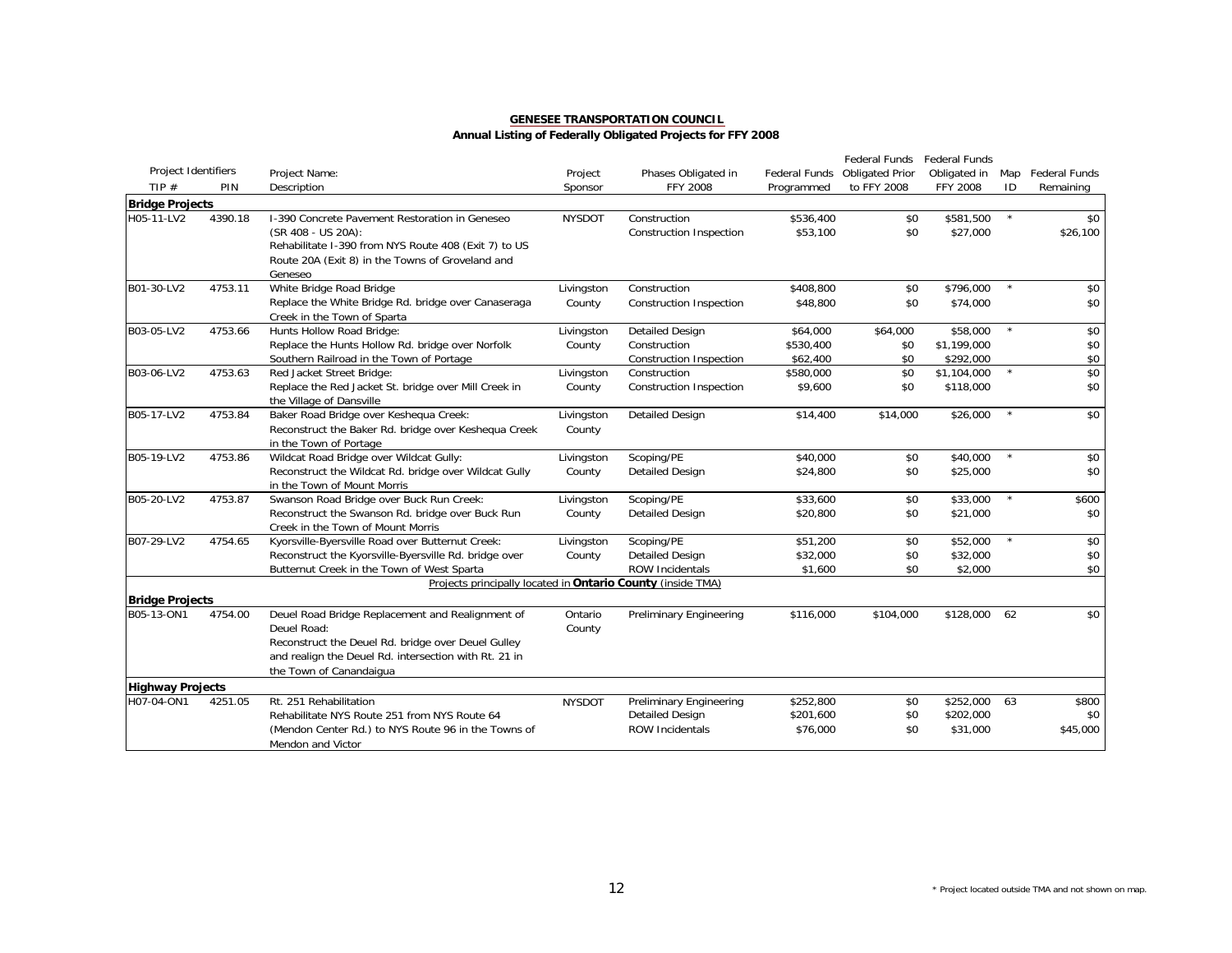|                                       |         |                                                              |               |                         |               | Federal Funds          | Federal Funds   |         |                      |
|---------------------------------------|---------|--------------------------------------------------------------|---------------|-------------------------|---------------|------------------------|-----------------|---------|----------------------|
| Project Identifiers                   |         | Project Name:                                                | Project       | Phases Obligated in     | Federal Funds | <b>Obligated Prior</b> | Obligated in    | Map     | <b>Federal Funds</b> |
| TIP $#$                               | PIN     | Description                                                  | Sponsor       | <b>FFY 2008</b>         | Programmed    | to FFY 2008            | <b>FFY 2008</b> | ID      | Remaining            |
|                                       |         | Projects principally located in Ontario County (outside TMA) |               |                         |               |                        |                 |         |                      |
| <b>Highway Projects</b>               |         |                                                              |               |                         |               |                        |                 |         |                      |
| H03-04-ON2                            | 4753.60 | SR 14 North Reconstruction:                                  | City of       | <b>Detailed Design</b>  | \$138,400     | \$165,000              | \$40,000        | $\star$ | \$0                  |
|                                       |         | Reconstruct NYS Route 14 (Exchange St.) from Lake            | Geneva        | Construction            | \$3,352,800   | \$4,006,000            | \$188,000       |         | \$0                  |
|                                       |         | St. to the north City line in the City of Geneva             |               | Construction Inspection | \$219,200     | \$400,000              | \$15,000        |         | \$0                  |
| H97-32-ON2                            | 4932.47 | Kendall Street Railroad Crossing:                            | <b>NYSDOT</b> | Construction            | \$103.500     | \$0                    | \$229,000       | $\star$ | $\overline{50}$      |
|                                       |         | Reconstruct the Kendall St. Railroad Crossing in the         |               |                         |               |                        |                 |         |                      |
|                                       |         | Village of Clifton Springs                                   |               |                         |               |                        |                 |         |                      |
| H97-34-ON2                            | 4932.50 | Spring Street Railroad Crossing:                             | <b>NYSDOT</b> | Construction            | \$103,500     | \$0                    | \$160,000       | $\star$ | \$0                  |
|                                       |         | Reconstruct the Spring St. Railroad Crossing in the          |               |                         |               |                        |                 |         |                      |
|                                       |         | Village of Clifton Springs                                   |               |                         |               |                        |                 |         |                      |
| H97-35-ON2                            | 4932.51 | Crane Street Railroad Crossing:                              | <b>NYSDOT</b> | Construction            | \$103,500     | \$0                    | \$163,000       | $\star$ | \$0                  |
|                                       |         | Reconstruct the Crane St. Railroad Crossing in the           |               |                         |               |                        |                 |         |                      |
|                                       |         | Village of Clifton Springs                                   |               |                         |               |                        |                 |         |                      |
| H97-37-ON2                            | 4932.53 | Packwood Road Railroad Crossing:                             | <b>NYSDOT</b> | Construction            | \$130,500     | \$0                    | \$81,000        | $\star$ | \$49,500             |
|                                       |         | Reconstruct the Packwood Rd. Railroad Crossing in the        |               |                         |               |                        |                 |         |                      |
|                                       |         | Town of Phelps                                               |               |                         |               |                        |                 |         |                      |
| <b>Bridge Projects</b>                |         |                                                              |               |                         |               |                        |                 |         |                      |
| B03-08-ON2                            | 4753.71 | William Street Bridge:                                       | Ontario       | Construction            | \$803,200     | \$1,118,000            | \$237,000       |         | \$0                  |
|                                       |         | Reconstruct the William St. bridge over Flint Creek in       | County        |                         |               |                        |                 |         |                      |
|                                       |         | the Village of Phelps                                        |               |                         |               |                        |                 |         |                      |
| <b>Public Transportation Projects</b> |         |                                                              |               |                         |               |                        |                 |         |                      |
| T99-01-ON2                            | 4820.85 | <b>CATS Maintenance Facility:</b>                            | Ontario       | Other                   | \$2,967,680   | \$3,386,000            | \$1,020,000     |         | \$0                  |
|                                       |         | Design and construction of transit maintenance facility      | County        |                         |               |                        |                 |         |                      |
|                                       |         | Projects principally located in Orleans County (outside TMA) |               |                         |               |                        |                 |         |                      |
|                                       |         |                                                              |               |                         |               |                        |                 |         |                      |
| <b>Highway Projects</b>               |         |                                                              |               |                         |               |                        |                 |         |                      |
| H99-41AOR2                            | 4031.09 | Route 31 Reconstruction, Stage 1:                            | <b>NYSDOT</b> | Detailed Design         | \$422,000     | \$2,295,000            | \$197.000       | $\star$ | \$0                  |
|                                       |         | The first stage of the reconstruction of Route 31 in the     |               | Construction            | \$2,509,818   | \$9,778,959            | \$26,000        |         | \$0                  |
|                                       |         | Village of Medina                                            |               |                         |               |                        |                 |         |                      |
| H07-42-OR2                            | 4754.85 | <b>Bates Road Reconstruction:</b>                            | Village of    | Scoping/PE              | \$66,400      | \$0                    | \$66,000        | $\star$ | \$400                |
|                                       |         | Reconstruct Bates Rd. from NYS Route 31A (Maple              | Medina        | <b>Detailed Design</b>  | \$44,000      | $\mathbf 0$            | \$44,000        |         | \$0                  |
|                                       |         | Ridge Rd.) to NYS Route 31 in the Village of Medina          |               | <b>ROW Incidentals</b>  | \$4,800       | $\mathbf 0$            | \$5,000         |         | \$0                  |
|                                       |         | and the Towns of Shelby and Ridgeway                         |               |                         |               |                        |                 |         |                      |
| H01-37-OR2                            | 4932.76 | Falls Road Railroad Crossing:                                | <b>NYSDOT</b> | Construction            | \$103,500     | \$0                    | \$2,000         | $\star$ | \$101,500            |
|                                       |         | Reconstruct the Falls Rd. Railroad Crossing at               |               |                         |               |                        |                 |         |                      |
|                                       |         | McKinstry St. in the Village of Albion                       |               |                         |               |                        |                 |         |                      |
| <b>Bridge Projects</b>                |         |                                                              |               |                         |               |                        |                 |         |                      |
| B07-39-OR2                            | 4104.28 | Rt. 104 over Jeddo Creek Reconstruction:                     | <b>NYSDOT</b> | Construction            | \$462,400     | \$0                    | \$506,000       | $\star$ | \$0                  |
|                                       |         | Reconstruct the NYS Route 104 bridge over Jeddo              |               | Construction Inspection | \$64,800      | \$0                    | \$61,000        |         | \$3,800              |
|                                       |         | Creek in the Town of Ridgeway                                |               |                         |               |                        |                 |         |                      |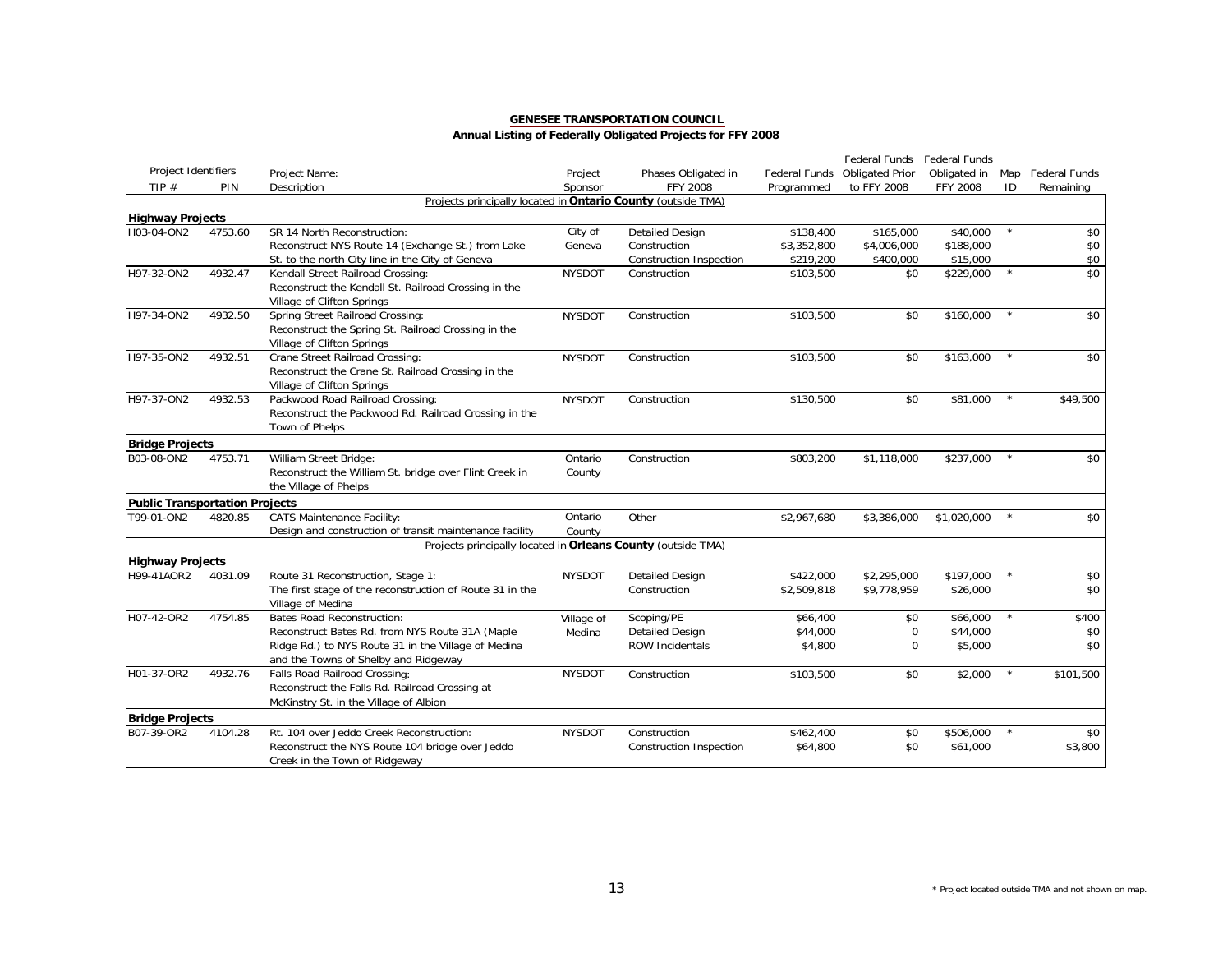|                                          |         |                                                            |               |                                |               | Federal Funds          | Federal Funds |         |                      |
|------------------------------------------|---------|------------------------------------------------------------|---------------|--------------------------------|---------------|------------------------|---------------|---------|----------------------|
| Project Identifiers                      |         | Project Name:                                              | Project       | Phases Obligated in            | Federal Funds | <b>Obligated Prior</b> | Obligated in  | Map     | <b>Federal Funds</b> |
| TIP $#$                                  | PIN     | Description                                                | Sponsor       | <b>FFY 2008</b>                | Programmed    | to FFY 2008            | FFY 2008      | ID      | Remaining            |
| B01-37-OR2                               | 4940.82 | Ingersoll St. Liftbridge:                                  | <b>NYSDOT</b> | <b>Detailed Design</b>         | \$122,000     | \$1,005,000            | \$500,000     | $\star$ | \$0                  |
|                                          |         | Rehabilitate the Ingersoll St. Liftbridge over the Erie    |               |                                |               |                        |               |         |                      |
|                                          |         | Canal in the Village of Albion                             |               |                                |               |                        |               |         |                      |
|                                          |         | Projects principally located in Wayne County (inside TMA)  |               |                                |               |                        |               |         |                      |
| <b>Highway Projects</b>                  |         |                                                            |               |                                |               |                        |               |         |                      |
| H01-22-WA1                               | 4932.73 | Route 350 Railroad Crossing:                               | <b>NYSDOT</b> | Construction                   | \$116,000     | \$0                    | \$12,000      | 64      | \$104,000            |
|                                          |         | Reconstruct the CSXT Railroad Crossing at Route 350        |               |                                |               |                        |               |         |                      |
|                                          |         | in the Town of Macedon                                     |               |                                |               |                        |               |         |                      |
| <b>Bridge Projects</b>                   |         |                                                            |               |                                |               |                        |               |         |                      |
| B05-14-WA1                               | 4754.04 | Alderman Road Bridge:                                      | Wayne         | Scoping/PE                     | \$161,600     | \$0                    | \$161,000     | 65      | \$600                |
|                                          |         | Reconstruct the Alderman Rd. bridge over Ganarqua          | County        | <b>Detailed Design</b>         | \$107,200     | \$0                    | \$107,000     |         | \$200                |
|                                          |         | Creek in the Town of Macedon                               |               | <b>ROW Incidentals</b>         | \$8,800       | \$0                    | \$9,000       |         | \$0                  |
|                                          |         | Projects principally located in Wayne County (outside TMA) |               |                                |               |                        |               |         |                      |
| <b>Highway Projects</b>                  |         |                                                            |               |                                |               |                        |               |         |                      |
| H99-65-WA2                               | 4932.69 | <b>Barclay Road Railroad Crossing:</b>                     | <b>NYSDOT</b> | Construction                   | \$103,500     | \$0                    | \$7,000       | $\star$ | \$96,500             |
|                                          |         | Reconstruct the Barclay Rd. Railroad Crossing in the       |               |                                |               |                        |               |         |                      |
|                                          |         | Town of Sodus                                              |               |                                |               |                        |               |         |                      |
| H01-46-WA2                               | 4932.85 | Leach Road Railroad Crossing:                              | <b>NYSDOT</b> | Construction                   | \$130,500     | \$0                    | \$307,000     | $\star$ | \$0                  |
|                                          |         | Reconstruct the Leach Rd. Railroad Crossing in the         |               |                                |               |                        |               |         |                      |
|                                          |         | Town of Lyons                                              |               |                                |               |                        |               |         |                      |
| <b>Bridge Projects</b>                   |         |                                                            |               |                                |               |                        |               |         |                      |
| B03-11-WA2                               | 4753.65 | Sodus Center Road Bridge:                                  | Wayne         | Construction                   | \$400,000     | \$0                    | \$648,000     | $\star$ | \$0                  |
|                                          |         | Reconstruct the Sodus Center Rd. bridge over Salmon        | County        | <b>Construction Inspection</b> | \$48,000      | \$0                    | \$78,000      |         | \$0                  |
|                                          |         | Creek in the Town of Sodus                                 |               |                                |               |                        |               |         |                      |
| B03-10-WA2                               | 4753.68 | LeRoy Island Bridge:                                       | Wayne         | Construction                   | \$1,505,600   | \$0                    | \$2,340,000   | $\star$ | \$0                  |
|                                          |         | Reconstruct the LeRoy Island Rd. bridge over Sodus         | County        | Construction Inspection        | \$210,400     | \$0                    | \$251,000     |         | \$0                  |
|                                          |         | Bay in the Town of Huron                                   |               |                                |               |                        |               |         |                      |
| B05-31-WA2                               | 4754.20 | Maxwell Creek Bridge Replacement:                          | Wayne         | Construction                   | \$454,400     | \$0                    | \$356,000     | $\star$ | \$98,400             |
|                                          |         | Replace the existing Lake Rd. culverts over Maxwell        | County        | Construction Inspection        | \$9,600       | \$0                    | \$43,000      |         | \$0                  |
|                                          |         | Creek with a single arch bridge                            |               |                                |               |                        |               |         |                      |
| B07-31-WA2                               | 4754.93 | Water Street Bridge over Ganarqua Creek:                   | Village of    | Scoping/PE                     | \$17,600      | \$0                    | \$36,000      | $\star$ | \$0                  |
|                                          |         | Rehabilitate the Water St. bridge over Ganargua Creek      | Lyons         | <b>Detailed Design</b>         | \$13,600      | \$0                    | \$25,000      |         | \$0                  |
|                                          |         |                                                            |               |                                |               |                        |               |         |                      |
|                                          |         | in the Village of Lyons                                    |               |                                |               |                        |               |         |                      |
| <b>Bicycle &amp; Pedestrian Projects</b> |         |                                                            |               |                                |               |                        |               |         |                      |
| N07-08-WA2                               | 4754.27 | Construct Wayne Co., NY Rails to Trails Initiative:        | Wayne         | Scoping/PE                     | \$33,600      | \$0                    | \$47,000      | $\star$ | \$0                  |
|                                          |         | Construct a multi-use trail on a former railbed from       | County        | <b>Detailed Design</b>         | \$24,000      | \$0                    | \$1,000       |         | \$23,000             |
|                                          |         | Wallington to the Sodus Point trail in the Town of         |               |                                |               |                        |               |         |                      |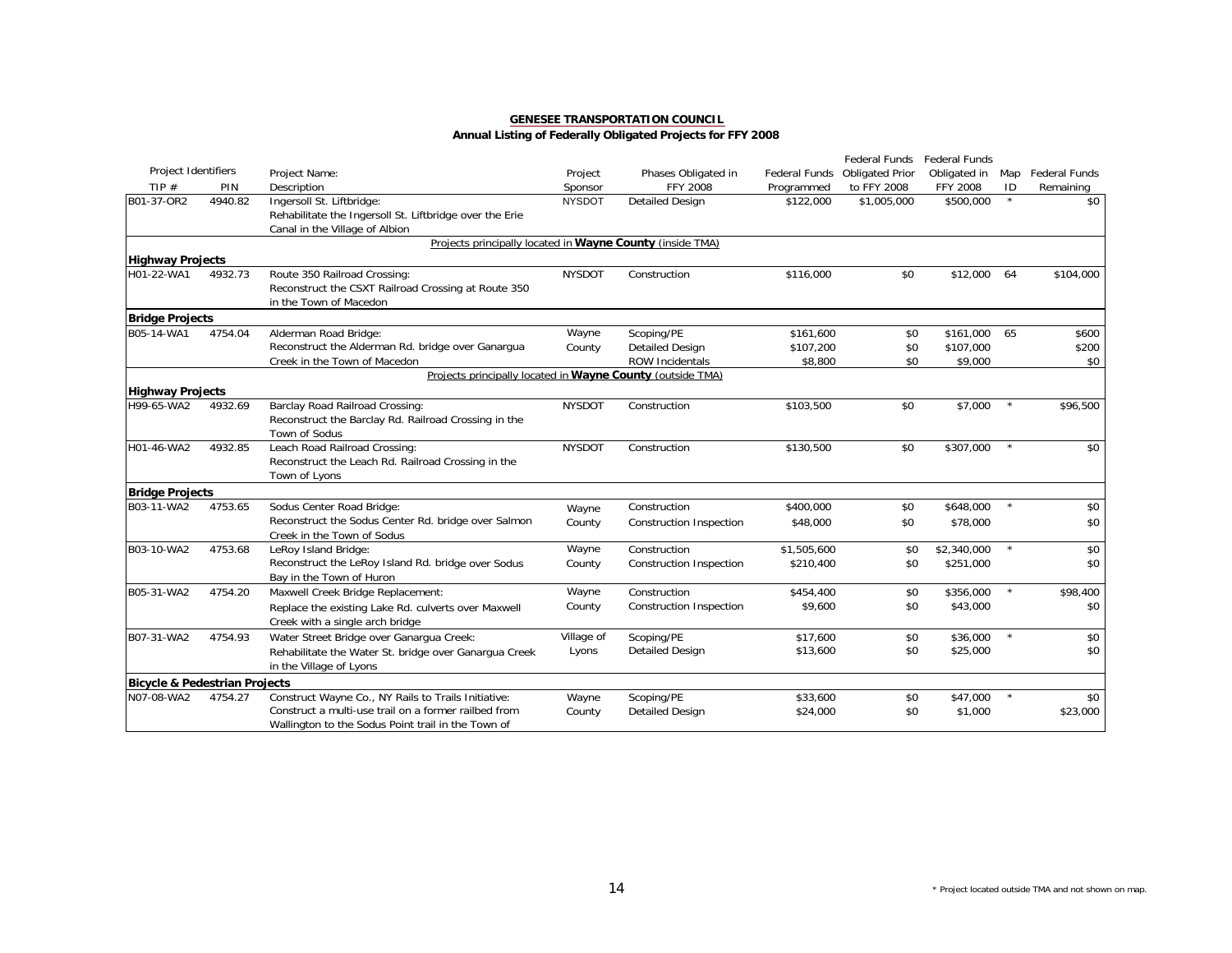|                         |         |                                                                 |               |                                |               | Federal Funds          | Federal Funds   |         |                   |
|-------------------------|---------|-----------------------------------------------------------------|---------------|--------------------------------|---------------|------------------------|-----------------|---------|-------------------|
| Project Identifiers     |         | Project Name:                                                   | Project       | Phases Obligated in            | Federal Funds | <b>Obligated Prior</b> | Obligated in    |         | Map Federal Funds |
| TIP $#$                 | PIN     | Description                                                     | Sponsor       | <b>FFY 2008</b>                | Programmed    | to FFY 2008            | <b>FFY 2008</b> | ID      | Remaining         |
|                         |         | Projects principally located in Wyoming County (outside TMA)    |               |                                |               |                        |                 |         |                   |
| <b>Highway Projects</b> |         |                                                                 |               |                                |               |                        |                 |         |                   |
| H01-49-WY2              | 4098.04 | Routes 98, 238, & 354:                                          | <b>NYSDOT</b> | <b>Detailed Design</b>         | \$296,800     | \$270,000              | \$410,000       | $\star$ | \$0               |
|                         |         | Reconstruct NYS Routes 98, 238, and 354 in the                  |               |                                |               |                        |                 |         |                   |
|                         |         | Village of Attica                                               |               |                                |               |                        |                 |         |                   |
| H05-23-WY2              | 4754.32 | Middle Reservation Road Improvements:                           | Wyoming       | Construction                   | \$743,000     | \$0                    | \$870,000       | $\star$ | \$0               |
|                         |         | Resurface Middle Reservation Rd. and improve                    | County        |                                |               |                        |                 |         |                   |
|                         |         | shoulder width and strength to accommodate both                 |               |                                |               |                        |                 |         |                   |
|                         |         | passenger and farm vehicle traffic in the Town of               |               |                                |               |                        |                 | $\star$ |                   |
| H07-73-WY2              | 4754.98 | CR#2 East Lake Road:                                            | Wyoming       | Scoping/PE                     | \$37,600      | \$0                    | \$37,000        |         | \$600             |
|                         |         | Rahabilitate East Lake Rd. (County Rd. #2) from NYS             | County        | <b>Detailed Design</b>         | \$21.600      | \$0                    | \$64,000        |         | \$0               |
|                         |         | Route 19A to NYS Route 39 in the Village of Silver              |               | <b>ROW Incidentals</b>         | \$5,600       | \$0                    | \$6,000         |         | \$0               |
|                         |         | Springs and Towns of Castile and Gainesville                    |               |                                |               |                        |                 |         |                   |
| <b>Bridge Projects</b>  |         |                                                                 |               |                                |               |                        |                 |         |                   |
| B07-37-WY2              | 4039.40 | Rt. 39 Bridges over Wiscoy Creek & Tributary                    | Wyoming       | Preliminary Engineering        | \$153,600     | \$0                    | \$167,000       | $\star$ | \$0               |
|                         |         | Reconstruction:                                                 | County        | <b>ROW Incidentals</b>         | \$8,800       | \$0                    | \$11,000        |         | \$0               |
|                         |         | Reconstruct the NYS Route 39 bridges over Wiscoy                |               |                                |               |                        |                 |         |                   |
|                         |         | Creek and Wiscoy Creek Tributary in the Town of Eagle           |               |                                |               |                        |                 |         |                   |
| B01-40-WY2              | 4753.22 | Tooley Road Bridge:                                             | Wyoming       | Construction                   | \$336,000     | \$0                    | \$388,000       | $\star$ | \$0               |
|                         |         | Reconstruct the Tooley Rd. bridge over Cayuga Creek             | County        | <b>Construction Inspection</b> | \$40,000      | \$0                    | \$58,000        |         | \$0               |
|                         |         | in the Town of Bennington                                       |               |                                |               |                        |                 |         |                   |
| B05-25-WY2              | 4754.05 | Hillside Road (CR 37) Bridge over Trout Brook:                  | Wyoming       | <b>Detailed Design</b>         | \$24,000      | \$24,000               | \$12,000        | $\star$ | \$0               |
|                         |         | Reconstuct the Hillside Rd. (County Rd. 37) bridge              | County        |                                |               |                        |                 |         |                   |
|                         |         | over Trout Brook in the Town of Pike                            |               |                                |               |                        |                 |         |                   |
| B07-51-WY2              | 4754.99 | Urf Road over Cayuga Creek Preventive Maint:                    | Wyoming       | Scoping/PE                     | \$38,400      | \$0                    | \$38,000        | $\star$ | \$400             |
|                         |         | Conduct element specific preventive maintenance on              | County        | <b>Detailed Design</b>         | \$24,000      | \$0                    | \$24,000        |         | \$0               |
|                         |         | the Urf Rd. bridge over Cayuga Creek in the Town of             |               | <b>ROW Incidentals</b>         | \$1,600       | \$0                    | \$2,000         |         | \$0               |
|                         |         | Bennington                                                      |               |                                |               |                        |                 |         |                   |
|                         |         | Projects principally located Region-wide (inside & outside TMA) |               |                                |               |                        |                 |         |                   |
| <b>Bridge Projects</b>  |         |                                                                 |               |                                |               |                        |                 |         |                   |
| B93-51-R43              | 4B07.01 | Annual Inspection of State Bridges for 2007:                    | Various       | Scoping/PE                     | \$832,000     | \$1,080,000            | \$49,000        | $\star$ | \$0               |
|                         |         | Inspect state bridges in various locations                      |               |                                |               |                        |                 |         |                   |
| B93-51-R43              | 4B08.01 | Annual Inspection of State Bridges for 2008:                    | Various       | Scoping/PE                     | \$880,000     | \$0                    | \$1,080,000     | $\star$ | \$0               |
|                         |         | Inspect state bridges in various locations                      |               |                                |               |                        |                 |         |                   |
| B93-52-R43              | 4B08.02 | Biennia Local Bridge Inspection for FFYs 2008 & 2009:           | Various       | Scoping/PE                     | \$2,080,000   | \$0                    | \$2,585,000     | $\star$ | $\sqrt{50}$       |
|                         |         | Inspect local bridges in various locations                      |               |                                |               |                        |                 |         |                   |
| B03-14-R43              | 4B08.03 | Underwater Bridge Inspection for FFYs 2008 & 2009:              | Various       | Scoping/PE                     | \$25,120      | \$0                    | \$110,000       | $\star$ | $\sqrt{50}$       |
|                         |         | Inspect underwater elements of bridges in various               |               |                                |               |                        |                 |         |                   |
|                         |         | locations                                                       |               |                                |               |                        |                 |         |                   |
| B93-51-R43              | 4B09.01 | Annual Inspection of State Bridges for 2009:                    | Various       | Scoping/PE                     | \$880,000     | \$0                    | \$1,160,000     |         | \$0               |
|                         |         | Inspect state bridges in various locations                      |               |                                |               |                        |                 |         |                   |